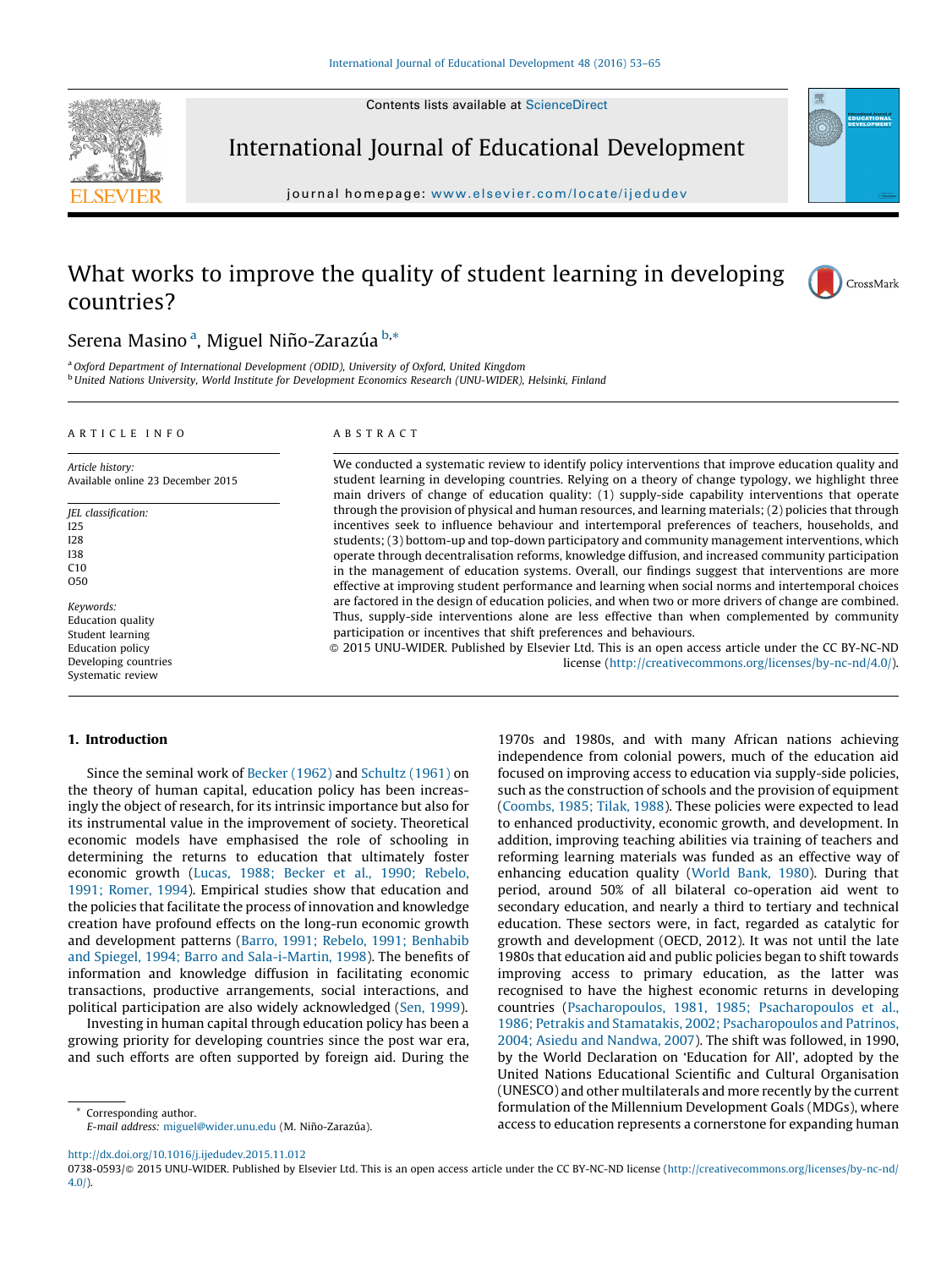<span id="page-1-0"></span>capabilities and freedoms ([UNESCO,](#page-12-0) 2007). This approach has since become the dominant paradigm of education aid in the developing world (see Riddell and Niño-Zarazúa, 2016).

More recently, the education aid policy debate has gradually shifted from access to schooling to improving learning quality. The transition is likely to dominate the post-2015 global development framework for education development, and can be explained by two important factors: firstly, growing evidence emphasises that quality of education is what matters for economic development. [Hanushek](#page-11-0) and Kimko (2000) and Barro [\(2001\),](#page-11-0) for example, find that test scores are better predictors of real per capita GDP growth than years of schooling attainment. Hanushek and [Woessmann](#page-11-0) [\(2008,](#page-11-0) 2012), [Hanushek](#page-11-0) et al. (2010), [Jamison](#page-11-0) et al. (2007), [Laurini](#page-11-0) and [Andrade](#page-11-0) (2012), and [UNESCO](#page-12-0) (2011), among others, show that cognitive skills are more strongly associated with increases in earnings and development outcomes than schooling attainment.

The second factor is the recognition that poor quality of education remains endemic in developing countries. [UNESCO](#page-12-0) [\(2014\)](#page-12-0) reports that 250 million children are functionally illiterate and innumerate despite 50% of them having spent at least four years in school. Similarly, in India, more than half of all grade five students' reading ability stands at grade two level [\(ASER,](#page-11-0) 2015). Teacher qualifications and attendance is equally problematic with less than 75% of primary school teachers in developing countries being trained according to national standards ([UNESCO,](#page-12-0) 2014). Along the same lines, [Glewwe](#page-11-0) et al. (2010) report that teachers from rural schools in Kenya were absent 20% of the time; while, in Zambia and Pakistan, teachers were absent, respectively, 18 and 10% of the time (Das et al., 2004; [Reimers,](#page-11-0) 1993). Other supply-side concerns such as overcrowded classrooms, lack of teaching material, and poor infrastructure are also obstacles for good learning environments. In sub-Saharan Africa, the rapid increase in school enrolment rates accompanied by low teacher recruitment means that the pupil-teacher ratios in primary education is now exceeding 40:1 ([UNESCO,](#page-12-0) 2014). Demand-side factors such as discriminatory social norms, group incentive dynamics, and intertemporal choices can also influence the utilisation of education services.

Previous analytical review studies have examined the relationship between policy design and cognitive skills and learning at various levels of education, while focusing largely on supply-side interventions ([Glewwe,](#page-11-0) 2002; Kremer, 2003; Glewwe and Kremer, 2006; Kremer and Holla, 2009; [Glewwe](#page-11-0) et al., 2014). Recent systematic reviews have focused on a number of issues including (i) assessing the effectiveness of policies that improve enrolment in primary schools [\(Petrosino](#page-12-0) et al., 2012); (ii) supply-side and demand-side factors in school attendance and learning ([Krishnar](#page-11-0)atne et al., [2013](#page-11-0)); (iii) school-based interventions looking exclusively at the evidence from randomised control trials ([McEwan,](#page-11-0) 2014) and (iv) studies with a specific regional focus ([Conn,](#page-11-0) 2014). This study contributes to the existing debate by conducting a systematic review of the literature on education policies that specifically target the quality of student learning at basic education level in developing countries. In line with this focus, we decided to consider test scores and depart from the examination of outcomes such as school enrolment and attainment, pupil-teacher ratios, drop-out rates, and repetition rates. The choice is motivated by the fact that mere indicators of enrolment and attainment do not necessarily capture the quality of the delivered education, and the level of students' achievement ([UNESCO,](#page-12-0) 2014). Our study collects evidence from experimental and quasi-experimental studies, and, overall, our findings suggest that interventions are more effective at improving student performance and learning when social norms and intertemporal choices are factored in the design of education policies; and when a combination of policy approaches is adopted. We conclude that supply-side interventions are less effective alone than when complemented by community participation interventions or by incentives that shift preferences and behaviours.

The remaining of the paper is organised as follows: Section 2 presents a theory of change typology, outlining the drivers that facilitate improvements in education quality in developing countries, while Section [3](#page-3-0) presents the systematic review methodology. Section [4](#page-4-0) presents the synthesis of evidence, which is divided into three groups: (i) supply-side capability interventions, (ii) incentives for changing preferences and behaviours, and (iii) participatory and community management interventions. Finally, Section [5](#page-6-0) concludes by discussing the findings and drawing some possible policy implications.

## 2. Policy innovations to improve education quality and student learning: a theory of change typology

We begin the discussion by developing a theory of change typology based on the systematic review. The theory of change involved, first, the identification of the targeted outcome, which in our case is student achievement as measured by test scores in reading, writing and mathematics. Secondly, the theory of change identified various transmission channels through which policy strategies impact education quality in developing country contexts. Typically, a variety of interlinked factors affect the desirable outcomes overtime. Therefore, it was important to disentangle the short-term from the medium and long-term objectives that also influence targeting mechanisms and the process of impact evaluation of policies.

From the systematic review analysis, we were able to identify three main drivers of change for advancing education quality and student learning in developing countries (see [Fig.](#page-2-0) 1). These consist of (i) interventions aiming to enhance the supply-side capabilities of education institutions, (ii) interventions targeting supply-side and demand-side changes in preferences and behaviours that affect the utilisation of education services, and (iii) bottom-up and top-down participation and management interventions. In the following sections we discuss these drivers of change in more detail.

#### 2.1. Supply-side capability interventions

Supply-side interventions aim to raise student achievements by targeting infrastructure or organisational deficiencies through, for example, improving physical infrastructure, providing teaching materials, and training and hiring extra teachers. Financial resources provided by governments and/or aid-funded programmes can take the form of directed or generalised financial allocations to improve physical conditions of existing schools (as in Paqueo and [Lopez-Acevedo,](#page-11-0) 2003; Bjorkman, 2004; Barrera-[Osorio,](#page-11-0) 2007) or involve the construction of new schools (as in Burde and [Linden,](#page-11-0) 2013). Other studies have also examined the allocation of financial resources to provide school materials such as computers, flip-charts and textbooks, which support the learning process and improve teaching quality (see for example [Barrera-Osorio](#page-11-0) and Linden, 2009; Glewwe et al., 2004; Vermeersch and Kremer, 2005; Glewwe et al., 2009; Evans et al., 2009; [Banerjee](#page-11-0) et al., 2007; Linden, 2008; He et al., 2008; [Muralidharan](#page-11-0) and [Sundararaman,](#page-11-0) 2010).

Supply-side education policies have also focused on hiring extra teachers, so as to decrease the prevailing high teacher-pupil ratios in many developing countries, and also complement permanent teachers with younger, often more motivated, temporary teachers (see e.g. Duflo et al., 2015; [Asadullah,](#page-11-0) 2005; Linden, 2008; Muralidharan and [Sundararaman,](#page-11-0) 2011). Finally, supply-side policies have also taken the form of management related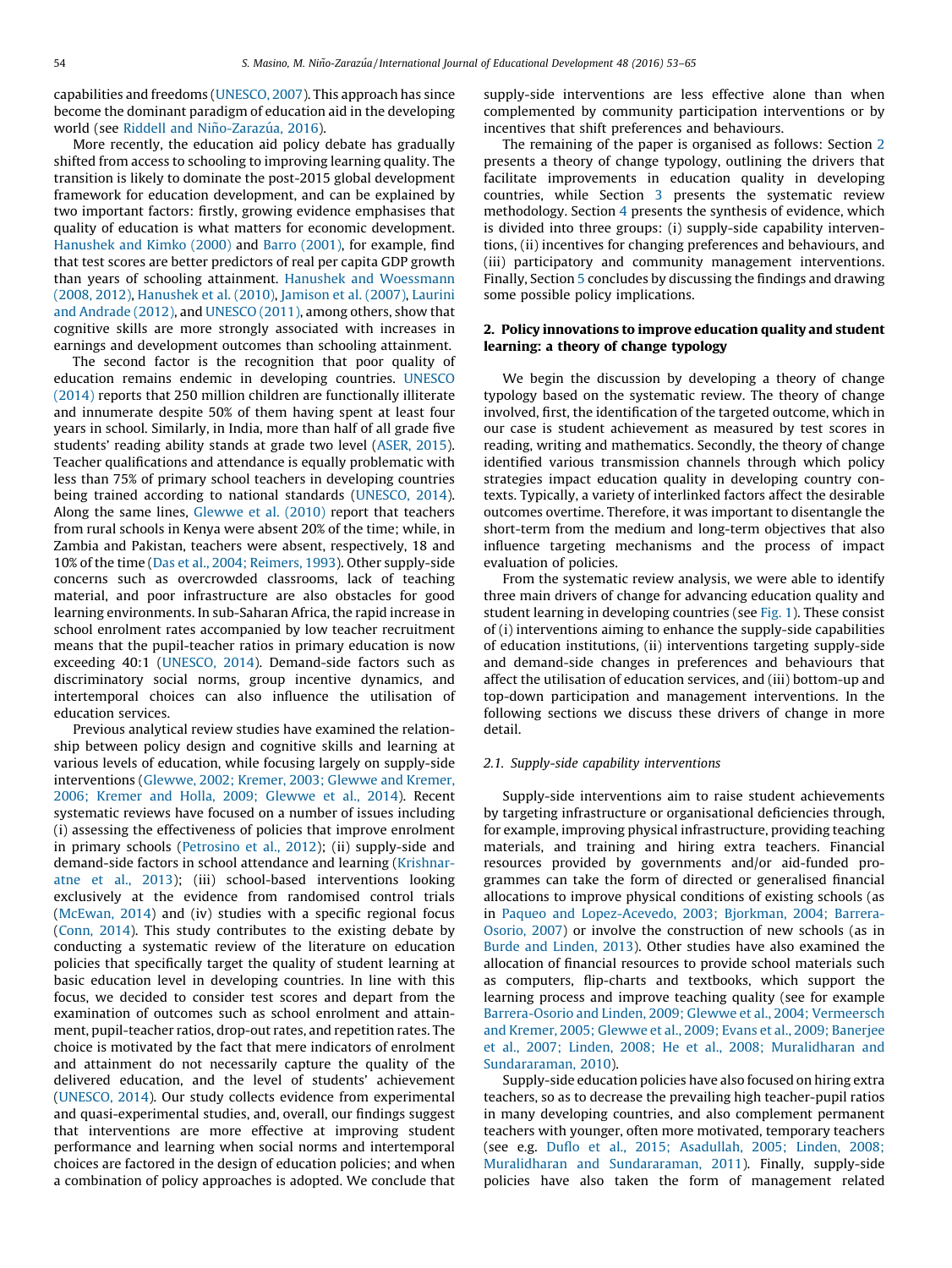<span id="page-2-0"></span>

Fig. 1. Theory of change flow diagram.

interventions aiming to improve the functioning and efficacy of education systems as a whole (García [Palomer](#page-11-0) and Paredes, 2010; King and Ozler, 2005; Galiani et al., 2008; [Lassibille](#page-11-0) et al., 2010). This type of interventions can be seen as cross-over policy between resource-provision and participation-related drivers of change.

#### 2.2. Incentives for changing preferences and behaviours

Monetary incentives have been used to produce changes in the behaviour and preferences of agents involved both in the provision and utilisation of education services, namely teachers, students and parents. Incentives for teachers aim to improve the quality of teaching whereas incentives for students and parents are concerned more with behaviours and preferences that affect the demand for, and utilisation of education services. Several studies have, in fact, shown that, in contexts where the demand for educational services is constrained by societal and economic factors, supply physical and human resources alone can often result in a waste of limited resources ([Vermeersch](#page-12-0) and Kremer, 2005; Glewwe et al., 2009; Muralidharan and [Sundararaman,](#page-12-0) [2010\)](#page-12-0).

In this sense, teachers' commitment to attend the classroom regularly can depend on a number of factors, including the level of wages and the nature of their contracts (permanent vs. temporary), the distance to the workplace and school facilities, and the existence of systems to monitor their work shifts and attendance. In some contexts, the provision of monetary incentives can be effective to discourage absenteeism. In others, teachers may

respond better to non-monetary incentives, such as monitoring and pay sanctions and other enforcement mechanisms. It has been reported, however, that such policies sometimes fail to achieve long-term improvements in students learning, by simply encouraging teachers to boost students' short-term performance, so as to meet the target to which the incentives are tied (see discussion below on the studies of Rau and [Contreras,](#page-12-0) 2009; Glewwe et al., 2010; Kingdon and Teal, 2007; Duflo et al., 2012; [Muralidharan](#page-12-0) and [Sundararaman,](#page-12-0) 2011).

Similarly, a number of strategies have been deployed targeting the behaviours of students and their parents. Examples are the Colombian school voucher programme PACES, analysed by [Angrist](#page-11-0) et al. [\(2002,](#page-11-0) 2006), or Chile's school voucher scheme discussed by [Contreras](#page-11-0) (2001), Hsieh and [Urquiola](#page-11-0) (2006), and [Anand](#page-11-0) et al. [\(2009\).](#page-11-0) These aim to facilitate enrolment and attendance of lowincome students in better quality (often private) schools. School vouchers work through two parallel mechanisms: first, they provide students with the financial resources needed to attend schools in more conducive environments. Second, they aim to influence students' intertemporal choices and influence the allocation of time to education over labour supply.

Conditional cash transfers (CCTs), and merit-based scholarships and grants are also designed to induce behavioural change towards an increased utilisation of education services (Das et al., [2004;](#page-11-0) [Kremer](#page-11-0) et al., 2009; Baird et al., 2011). In those cases, the financial support is conditional upon, or tied to, student and household behaviour including school attendance, grade progression, or test score attainment. In this way, students' choices are directly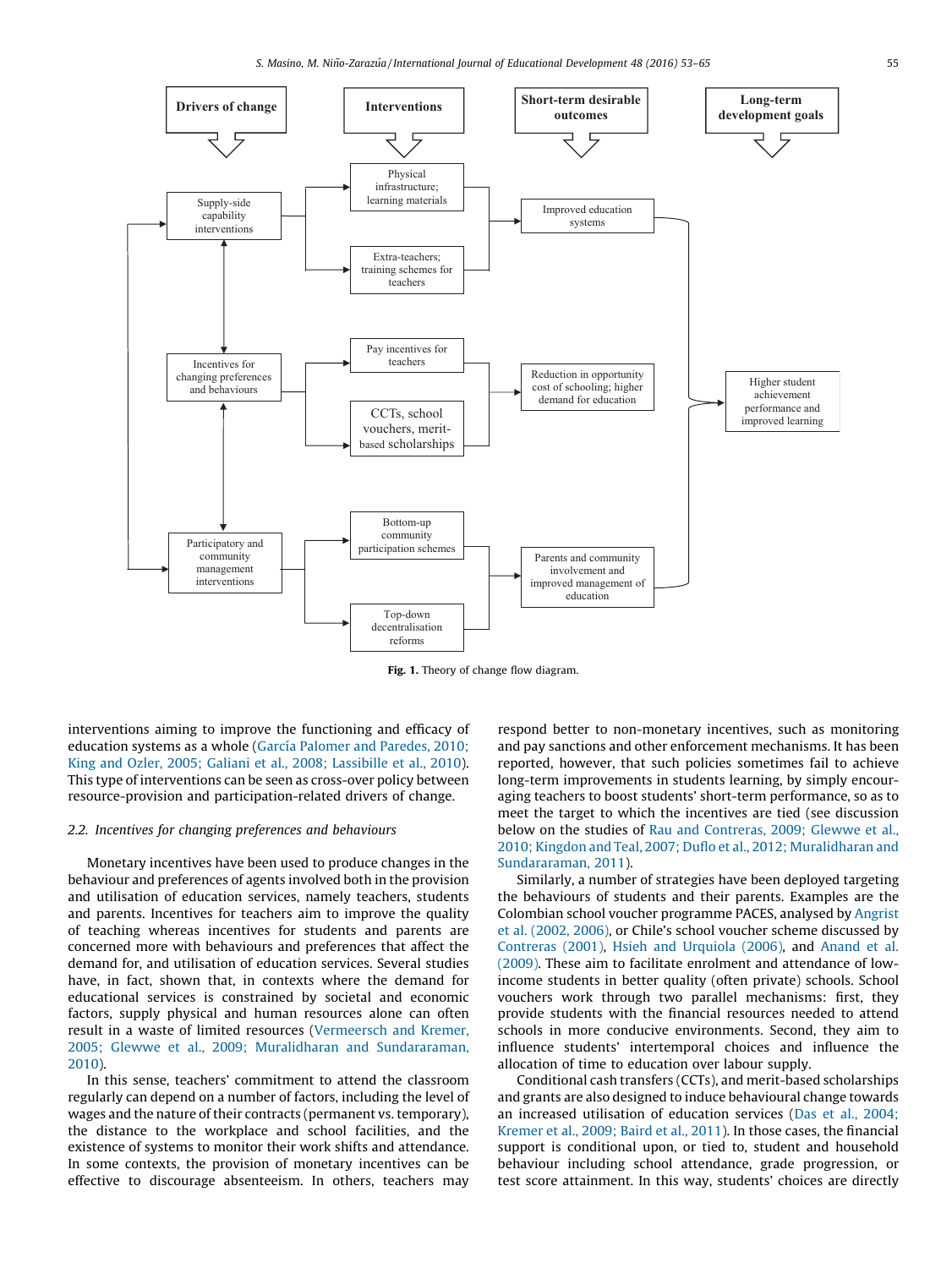<span id="page-3-0"></span>targeted to bring about the desired change in behaviour. Girls are often given larger income support than boys to compensate for gender bias and normative discrimination (Niño-Zarazúa, 2011; Martinez Franzoni and [Voorend,](#page-11-0) 2012). Low-income and vulnerable groups, including ethnic or religious minorities, are also targeted by CCTs, as these groups are exposed to higher risk factors for school dropouts (Heckman and [LaFontaine,](#page-11-0) 2010; Suh and Suh, [2007\)](#page-11-0). As depicted in [Fig.](#page-2-0) 1, by coupling behavioural incentives with financial resources at the school level, school vouchers, CCTs, and merit-based scholarships effectively cross-over the supplyside of interventions.

#### 2.3. Participatory and community management interventions

The third driver of change runs through bottom-up or top-down participatory and community management interventions. On the one hand, bottom-up policies diffuse and disseminate relevant information among actors, to raise awareness of community needs for quality education services and of possible solutions. Often such initiatives, in combination with incentives to change preferences and behaviours, seek to alter discriminatory social norms that restrict demand for education services, particularly among girls and vulnerable groups. Some examples of bottom-up interventions have been studied in [Jimenez](#page-11-0) and Sawada (1999) and Di [Gropello](#page-11-0) and [Marshall](#page-11-0) (2005).

On the other hand, top-down interventions channel or optimise resource deployment through management reforms and standards of practice enforcement. These interventions are often complemented by the provision of resources, while the community participatory component serves to rationalise the service flow of the education system. Examples of such interventions are discussed in King and Ozler [\(2005\),](#page-11-0) [Galiani](#page-11-0) et al. (2008), García [Palomer](#page-11-0) and Paredes (2010), and [Lassibille](#page-11-0) et al. (2010). Participatory community management interventions can thus be seen as an important complement to both supply and demand-side drivers of change, insofar as they generate conducive environments for social change.

### 3. Methodology

We conducted a systematic review of the literature on the quality of student learning, following the Cochrane Handbook for Systematic Reviews of Interventions [\(Higgins](#page-11-0) and Green, 2008) and the PRISMA guidelines [\(Moher](#page-11-0) et al., 2009). The review is based on the largest relevant databases available, including Econlit, Social Science Citation Index, JSTOR, SCOPUS, Eldis, 3ie database, J-PAL Library, and Google Scholar.

Search criteria included academic articles adopting a rigorous quantitative impact evaluation design, that assessed the effectiveness of policies targeting the improvement of education quality in pre-school, primary, and secondary education, and which were published in English. The search was restricted from 1990 onwards. This is due, firstly, to a limited number of experimental or quasiexperimental studies conducted before 1990. Secondly, 1990 is the year when the World Declaration on Education for All was adopted by UNESCO. The Declaration sparked considerable expansion in research, as well as in funding and innovation of the education aid architecture; this then paved way to the introduction of the MDGs in 2000. In order to diminish the risk of publication bias, we included unpublished studies (grey literature), such as working papers. Non-academic policy documents such as policy briefs and reports that lack rigorous methodology were excluded from the review.

The search protocol was complemented with a hand search of reference lists of previous review studies to identify additional relevant material. The initial search was repeated at a later stage, in

February 2013, to update the review. To make the searching process more efficient, we combined a number of study 'identifiers' that included (i) research design (e.g. RCTs, randomised experiment, randomised controlled trial, quasi-experimental method, difference-in-differences, regression discontinuity design, matching methods, instrumental variables, structural equation modelling), (ii) type of intervention (e.g. improved school infrastructure, allocation of extra teachers, school meals, school fees, textbooks, school vouchers, conditional cash transfers), (iii) outcomes (e.g. reading, mathematics, and writing test scores), (iv) education level, which was limited to primary and secondary education, and (v) the context of intervention (e.g. rural vs. urban settings, developing countries, Africa, Asia, Latin America, Middle East). Group identifiers were combined with the Boolean operator 'AND', while they were connected with the Boolean operator 'OR'.

We selected 220 studies for screening on the basis of their abstracts and keywords, out of 17,800 search hits of related studies. Of the 220 studies, 146 were excluded due to methodological limitations, leaving 74 studies that were fully scrutinised on the basis of their content; of these, 36 did not meet the eligibility criteria in terms of outcomes, research design, or coverage. Finally, in total, 38 studies were included for analysis in the systematic review (see Fig. 2).

As the primary objective of this study is to review education policies that improve the quality of learning of basic education students in developing countries, we only included studies that focused on student achievement test scores as impact outcomes. As previously mentioned, we excluded other outcomes, such as school enrolment and attainment, pupil-teacher ratios, drop-out rates and repetition rates. This is due to the fact that test scores in subjects such as mathematics and language are better proxies for learning performance and achievement, while enrolment or



Fig. 2. Systematic review flow diagram.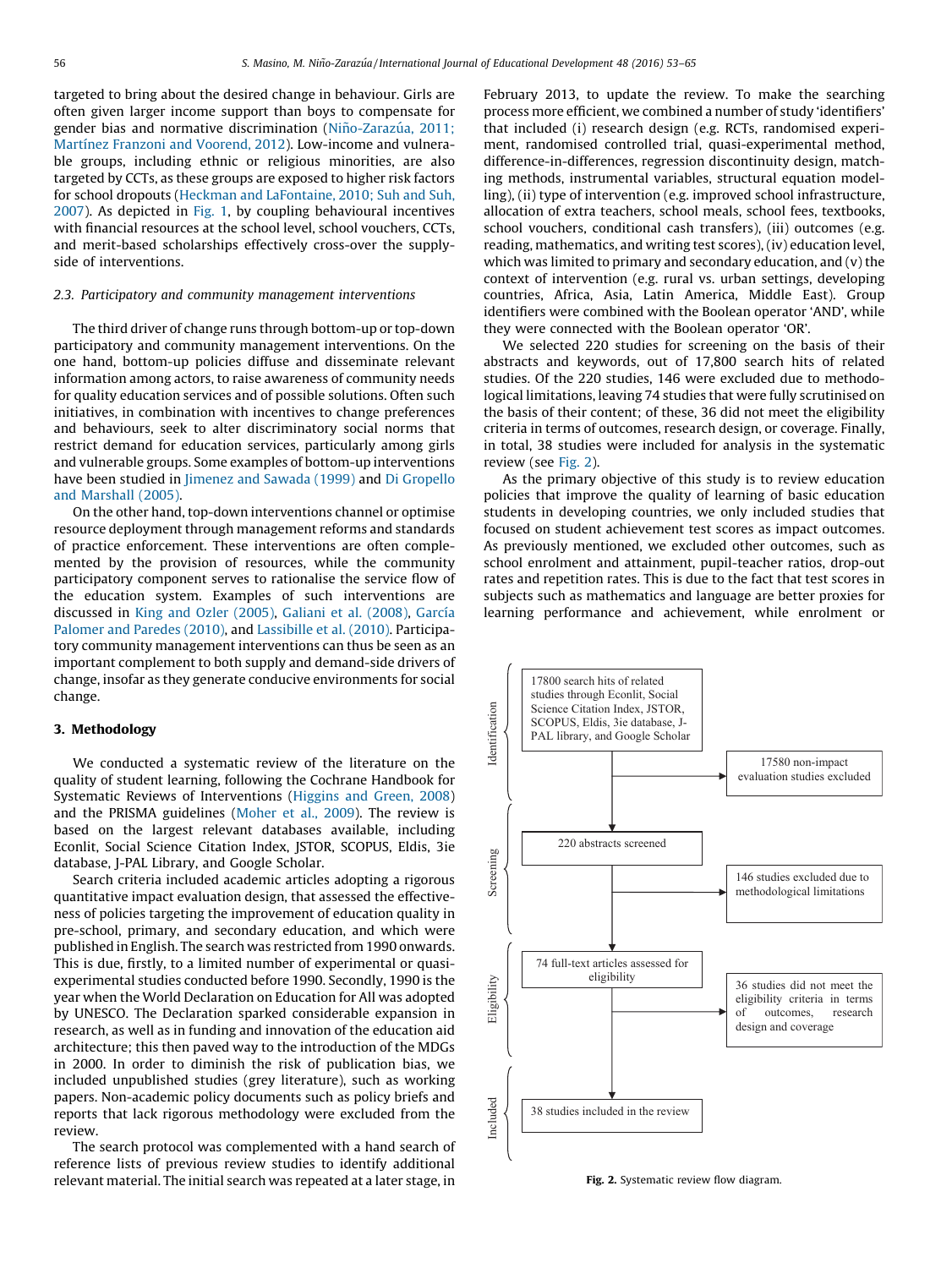<span id="page-4-0"></span>attainment levels do not necessarily give a measure of education quality. Test scores can be either administered by official institutions that oversee students' grade progression, or during pre- and post-implementation phases of policies that are analysed by researchers in the context of independent evaluations.

It is important to point out that there are a number of issues regarding the comparability of student test scores across contexts, learning subjects, and grades. For instance, student achievement test scores for primary school levels do not reflect the same cognitive progression of secondary school levels. Comparing the two or pooling them together in the same analysis would yield misleading conclusions. In addition, internationally comparable test scores are available for a relative small number of industrialised and middle income countries.<sup>1</sup> but these are not strictly comparable with most student achievement test scores available in developing countries. The standardisation of measures, via standard deviations (SD), can nevertheless help us compare the effectiveness of policies across different types of contexts. Following a programme or intervention, the standard deviation indicates the amount of variation the latter produced in student learning, compared to changes in learning observed in a control group. A 0.2 SD change in test scores would amount to a child moving from the 50th to the 58th percentile of her/his group test score distribution. In the education literature, an increase of less than 0.1 SD is typically considered to be a small effect, while an increase of more than 0.3 SD is considered a large effect. An increase of more than 0.5 SD is regarded as a very large effect ([Dhaliwal](#page-11-0) et al., 2012).

Therefore, this study only includes experimental or quasiexperimental studies that use standard deviations of student achievement test scores to measure policy impact. As explained, this is done to render cross-country comparisons of policy impact more meaningful; it does not, however, undermine the relevance of other studies that have adopted qualitative methods of research enquiry. The study also adopts a geographical inclusion criterion by focusing on studies conducted in countries defined as low or middle-income by the World Bank's Atlas classification system, which is based on gross national income (GNI) per capita.<sup>2</sup>

Out of the 38 selected studies, 23 adopted experimental designs, while the remaining 15 followed quasi-experimental methods. The large number of recent studies included in the review reflects the increasing interest in issues related to education quality among the research community. With regard to the geographical coverage, the review included studies conducted in 15 countries located in three major geographical regions: Central Asia (Afghanistan) and South-Asia (Bangladesh, India); Latin America (Argentina, Chile, Colombia, El Salvador, Honduras, Mexico, Nicaragua), and sub-Saharan Africa (Kenya, Madagascar, Malawi, Uganda, Zambia). No studies conducted in Middle Eastern or North-African countries were identified, while some studies in Central or East Asia did not meet the inclusion criteria.

## 4. Synthesis of evidence

In this section, we discuss the synthesis of evidence, following the policy classification outlined in the theory of change presented in Section [2](#page-1-0). To summarise: the first group of policies aims to improve education quality through the strengthening of supplyside capabilities of education systems via, for example, the provision of computers and extra-teachers. The second group of policies aims to influence individual preferences and behaviours via the provision of incentives. This group of policies is further divided into (i) supply-side incentives (e.g. payment incentive schemes for teachers); (ii) demand-side incentives (e.g. meritbased scholarship programmes), and (iii) supply-side plus demand-side incentives (e.g. school voucher programmes and CCTs). A third group of policies relies on participatory and community interventions with the objective of improving the management of education systems. Examples of these policies are country-wide school decentralisation reforms and community involvement programmes. A synthesis of evidence is presented in [Table](#page-7-0) A1 in [Appendix](#page-6-0) A.

#### 4.1. Supply-side capability interventions

A number of studies examine policies that provided additional resources for schools and teachers, in an attempt to improve education quality and student learning. Changes in outcomes varied across contexts, but overall, the analysis suggests that it is not sufficient to limit policy strategies to the provision of supplyside capabilities. For instance, [Asadullah](#page-11-0) (2005) reports that in Bangladesh secondary school achievement test scores were not improved after reductions in class-size. The author attributed the result to the lack of complementary learning materials and teaching improvements. This is in line with what the findings of the study by Jones [\(2016\)](#page-11-0) in this Issue also indicates. Similarly, Muralidharan and [Sundararaman](#page-11-0) (2010) found that, in India, teacher-aid tools, such as exam performance diagnostics, began to produce positive effects only after they were complemented with payment incentives tied to student achievement.

It appears that demand-side factors often undermine the effectiveness of supply-side capability interventions. This was particularly evident for policies that exclusively provided school materials. In fact, some of these policies resulted in exclusion errors, typically of the weakest students. For example, the Mexican compensatory programme (PARE) analysed in [Paqueo](#page-11-0) and Lopez-[Acevedo](#page-11-0) (2003) aimed to improve access to, and quality of, schools in the four poorest Mexican states, by providing financial resources. But the adopted top-down targeting mechanism failed to reach the poorest students. Similarly, the textbook distribution intervention analysed in [Glewwe](#page-11-0) et al. (2009) only increased the performance of the strongest and often better-off students, while poorer students were unable to properly understand books written in English. Other interventions failed to produce significant gains in student learning because key complementary resources were needed before inputs such as flip-charts could result in significant learning improvement ([Glewwe](#page-11-0) et al., 2004).

Nevertheless, a group of supply-side capability interventions did succeed in raising student achievement test scores. For example, the PACE-A programme analysed in Burde and [Linden](#page-11-0) (2013), which involved the construction of village-based community schools in rural north-western Afghanistan, produced a very sizable effect on both boys' and girls' school test scores. The main channel through which the programme had an impact was the reduced transaction costs in terms of distance and travelling time pupils had to spend to attend traditional public schools, which are usually located further away from rural communities. Additional positive evidence from supply-side interventions came from Kenya, where school meals and school uniforms improved students' performance ([Vermeersch](#page-12-0) and Kremer, 2005; Evans et al., 2009). [Vermeersch](#page-12-0) and [Kremer](#page-12-0) (2005) specify, however, that the gains were mainly due to an induced increased attendance, rather than the result of improvements in cognitive abilities through nutritional intake.

<sup>&</sup>lt;sup>1</sup> For example, the Programme for International Student Assessment (PISA).<br><sup>2</sup> Pased on 2011 data on CNI per capital developing countries were classified

<sup>2</sup> Based on 2011 data on GNI per capita, developing countries were classified as follows: low income countries were those with annual GNI per capita of US\$1025 or less; lower middle income countries were those with GNI per capita between \$1026 and \$4035; and upper middle income countries where those with GNI per capita in the rage of \$4036–12,475. For more information, see [http://data.worldbank.org/](http://data.worldbank.org/about/country-classifications) [about/country-classifications](http://data.worldbank.org/about/country-classifications).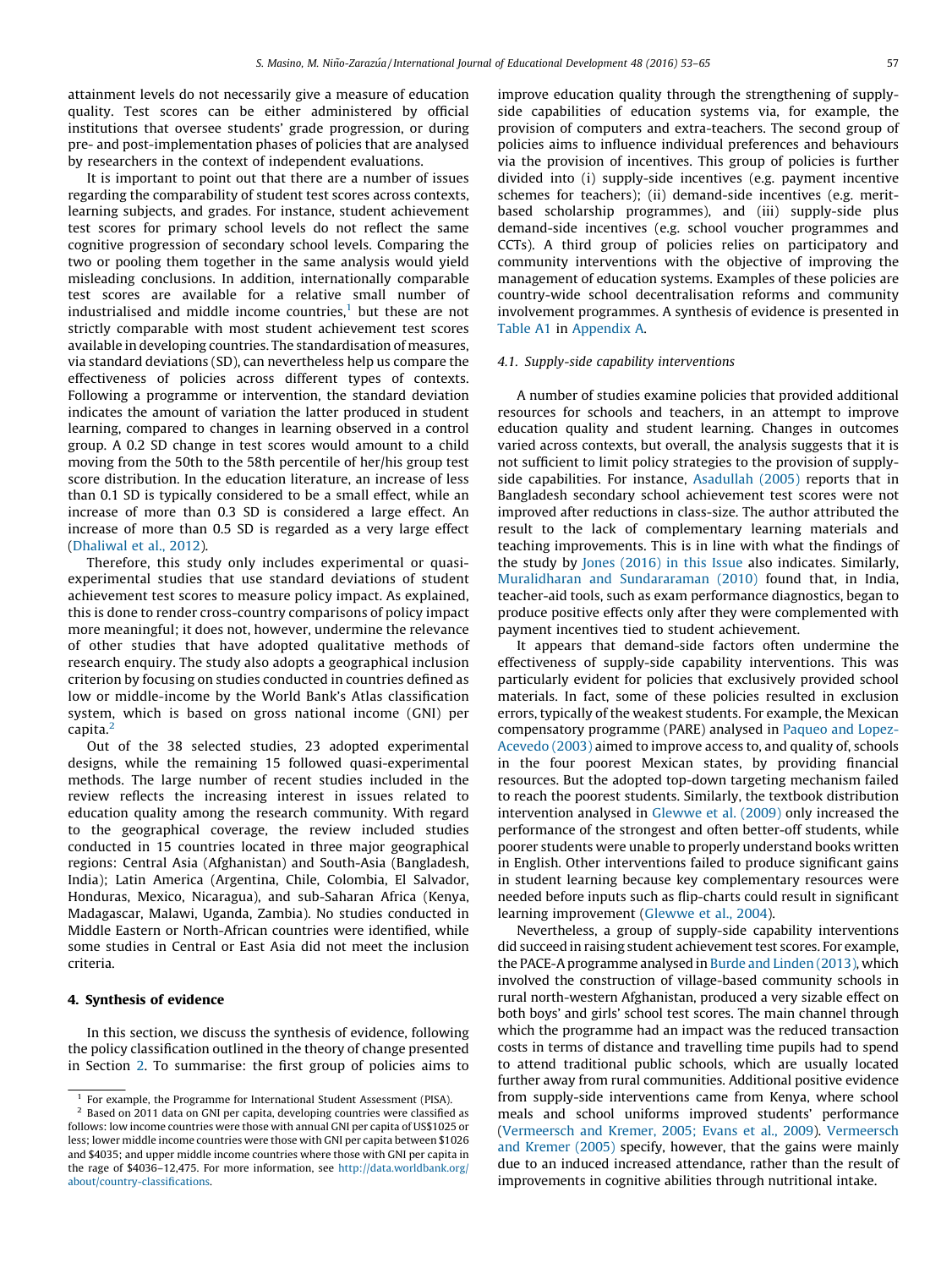Also, in Kenya, Duflo et al. [\(2015\)](#page-11-0) found that additional noncivil-service contract teachers hired by parent-teacher associations increased test scores only for those students that were assigned to the new teachers, which seems to be explained by contract teachers often using more effort than permanent teachers, in order to get promoted to receive a permanent contract. For the students assigned to regular pre-existing teachers, the reduced class size resulting from the hiring of extra teachers did not translate in any sizable positive effect on performance. This is consistent with the evidence reported in [Asadullah](#page-11-0) (2005) and Jones (2016) in this [Issue](#page-11-0).

A number of recent studies have examined whether teaching quality could be enhanced through compensatory or 'remedial' education schemes, or through new teaching methods such as flashcards and computer assisted learning. The outcomes of such programmes are generally positive, with gains in both maths and language test scores. Something that emerged in more than one study is that, when interventions substitute teachers' inputs, their efficacy was lower than when they complemented them ([Linden,](#page-11-0) 2008; He et al., 2009). For example, the study by Muralidharan and [Sundararaman](#page-11-0) (2011) found that, although providing extra schooling materials helped improve student performance, supplying additional contract teachers was a more effective policy to improve the quality of learning. Furthermore, the effectiveness of remedial education schemes was found to be largely driven by the lowest performing pupils who seemed to have benefited the most from the programmes ([Banerjee](#page-11-0) et al., 2007; He et al., 2008). On the contrary, selfpaced computer assisted learning programmes, like the one analysed in He et al. [\(2008\),](#page-11-0) were found to help stronger students the most.

#### 4.2. Incentive for changing preferences and behaviours

We find that, contrary to supply-side capability interventions, incentive policies targeting preferences and behaviours have been extensively implemented at secondary school levels. This seems to reflect programme design features intended to induce shifts in individual and household behaviour and preferences, particularly at the time when the opportunity cost of schooling for low income households begins to increase. Incentive policies have focused on supply-side constraints of education systems and/or demand-side constraints.

#### 4.2.1. Supply-side incentives

Pay incentives for teachers have been implemented with the aim of improving teacher attendance and performance. Results are mixed: in Chile, pay-incentive tournaments were introduced in secondary schools. The scheme provided monetary incentives to teachers who improved the performance of secondary school students over the course of a year. However, the gains in test scores were only short-lived and likely to be the outcome of teachers' opportunistic behaviour, whose actions were primarily motived by the goal of succeeding in the tournament, and not achieving longterm content-based improvements (Rau and [Contreras,](#page-12-0) 2009). Similar evidence has emerged from a teacher pay-incentive programme introduced in Kenyan primary schools. As in the Chilean case, it was found that the gains in test scores were the result of teachers' short-term opportunistic behaviour to secure the pay reward [\(Glewwe](#page-11-0) et al., 2010).

Other similar interventions reported more positive results but only after they had been combined with monitoring and enforcement devices. In India, for example, Duflo et al. [\(2012\)](#page-11-0) found positive test score effects, which were the result of both payincentives and increased monitoring on teachers' attendance. Also in India, [Kingdon](#page-11-0) and Teal (2007) found that pay incentives raised student achievement test scores only in private schools. The results appeared to be associated with the nature of contractual arrangements of Indian public schools, where teachers enjoy, unlike in private schools, permanent contracts that diminish the potential effect of pay incentives. Muralidharan and [Sundararaman](#page-11-0) [\(2011\)](#page-11-0) also found that both individual and group pay incentives raised test scores, although individual incentives were more effective, with spillovers effects having an impact on test scores in non-incentive subjects. This indicates that complementary policies, such as attendance monitoring and sanction enforcement, together with case-specific contractual provisions, may influence the effectiveness of pay incentives to improve education quality and learning.

#### 4.2.2. Demand-side incentives

Demand-side behavioural incentives have been found to achieve positive impacts on school learning in sub-Saharan African countries, although with some caveats. A Kenyan meritbased scholarship programme, which awarded primary school girls with funds to progress to secondary education, was not only effective in improving student performance but also generated positive spillover effects among boys [\(Kremer](#page-11-0) et al., 2009). Other studies have revealed specific factors that enhance or limit the effectiveness of such policies. For example, [Nguyen](#page-11-0) (2008) found that a cost effective way to increase test scores in Madagascar was to provide students and their parents with statistics on returns to investment in education. Provision of role models was, however, only effective at improving poor students' performance when the role model was herself from a poor background. [Das](#page-11-0) et al. [\(2004\)](#page-11-0) found, in Zambia, that test score gains were only produced by cash transfers which were not anticipated by households. The result was associated with the fact that anticipated grants generated resource substitution and redistribution effects, which meant that a share of the resources were taken away from students who obtained the grant and were re-allocated for other intra-household purposes. Related to this finding, the study conducted by Baird et al. [\(2011\)](#page-11-0) among secondary school girls in Malawi found that conditional cash transfers were more effective than unconditional cash transfers in improving student achievement test scores. The results stressed the role of conditionalities in influencing household inter-temporal preferences and decisions that affected the utilisation of education services.

#### 4.2.3. Supply-side plus demand-side incentives

We also identified policies that combine supply-side capability interventions with behavioural incentives. Examples of this type of policies are vouchers programmes, which have been extensively implemented in Latin America. These programmes offer, on the one hand, monetary incentives for poor students to attend private schools that often have better records of teaching performance, and on the other hand, provide schools with the necessary resources to cover the increased demand for education services.

[Angrist](#page-11-0) et al. (2002) and [Angrist](#page-11-0) et al. (2006) report positive impacts of the Colombian school voucher programme (PACES) implemented in secondary schools. The renewal of grants is conditional upon satisfactory students' performance. Evidence suggests that the programme raised test scores both in the short term [\(Angrist](#page-11-0) et al., 2002) and in the longer term [\(Angrist](#page-11-0) et al., 2006; [Barrera-Osorio,](#page-11-0) 2007). In Chile, a similar voucher programme was analysed by [Contreras](#page-11-0) (2001), Hsieh and [Urquiola](#page-11-0) [\(2006\)](#page-11-0) and Anand et al. [\(2009\).](#page-11-0) The evidence, in this case was inconclusive: while [Contreras](#page-11-0) (2001) finds a positive impact, [Hsieh](#page-11-0) and [Urquiola](#page-11-0) (2006) report a decrease in test scores. Following the decision of some Chilean private schools to charge a fee on top of the government voucher, Anand et al. [\(2009\)](#page-11-0) analysed the test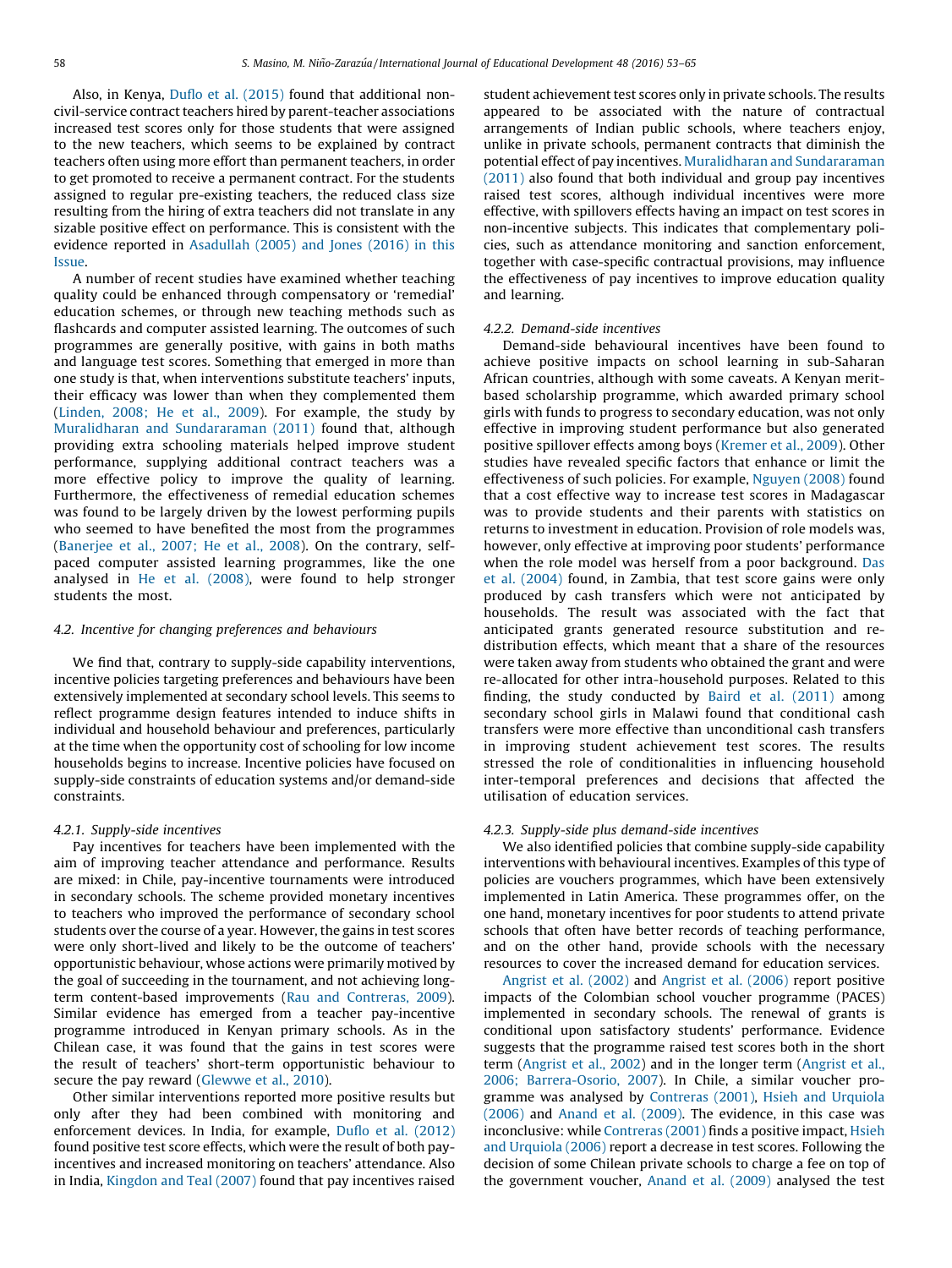<span id="page-6-0"></span>score impact of granting low-income students scholarships to attend those schools. They found that, while students who were awarded scholarships performed better than the ones in public schools, no difference existed between the performance of scholarship-funded students and that of students attending free private voucher schools.

The study carried out in Mexico by [Behrman](#page-11-0) et al. (2015) implemented a three component intervention, where pay incentives were given to students only, to teachers only, or to both and also to schools' administrative staff. The first two treatments rewarded individual performance whereas the third was designed to elicit collaboration through group performance. The policy was designed to impact multiple levels of the education system. While incentives to students only were marginally effective in improving student learning achievements, the intervention suffered from extensive cheating on the part of students. The teacher-only pay incentives were, instead, mostly ineffective. The biggest impact was, however, that of the combined incentive scheme which rewarded not only individual performance but also increased performance of groups. The authors report cheating-adjusted estimates to account for bias, but what the study highlights is the importance of carefully assessing the dynamics of such behavioural patterns when examining performance-related reward schemes.

#### 4.3. Participatory and community management interventions

Participatory and community management interventions involve bottom-up and top-down policies which, by diffusing knowledge among local communities, parent-teacher associations, and parent committees, raise awareness, and increase participation and involvement in the management of education systems. Examples of bottom-up policy strategies are the EDUCO community involvement scheme in El Salvador, analysed in [Jimenez](#page-11-0) and Sawada [\(1999\),](#page-11-0) and the PROHECO participation initiative in Honduras, analysed in Di Gropello and [Marshall](#page-11-0) (2005). Both interventions resulted in improved student achievement test scores.

Top-down approaches are more commonly implemented by government education agencies to improve the management and operational inefficiencies of education systems. Examples of these policies are the Nicaraguan and Argentinian decentralisation reforms, analysed in King and Ozler [\(2005\)](#page-11-0) and [Galiani](#page-11-0) et al. [\(2008\)](#page-11-0) respectively. Other examples are the multi-level decentralisation programme in Madagascar analysed, in [Lassibille](#page-11-0) et al. [\(2010\),](#page-11-0) and the Chilean programme that transferred low-income students to schools reporting best management standards of practice (García [Palomer](#page-11-0) and Paredes, 2010). These studies report mixed results: while García [Palomer](#page-11-0) and Paredes (2010) found positive test score gains for students allocated to better managed schools, [Galiani](#page-11-0) et al. (2008) found that test score gains resulting from the Argentinian decentralisation reform failed to reach the poorest students ([Galiani](#page-11-0) et al., 2008). Autonomy in decision making at school level, following the decentralisation reform in Nicaragua, could not explain the increases in test scores either, just the de facto existence of autonomous management practices [\(King](#page-11-0) and [Ozler,](#page-11-0) 2005). Similarly, the study by [Lassibille](#page-11-0) et al. (2010), in Madagascar, did not find any significant impact of decentralisation on exam scores.

## 5. Conclusions

This study has reviewed the available evidence on education policy to identify what works to improve the quality of student learning in developing countries. The review has focused on experimental and quasi-experimental studies of policies that were funded by national governments alone and/or with the support of donors. We have identified three drivers of change that improve, under certain conditions, student achievement performance and learning. The first driver of change is related to supply-side elements of education systems, through the provision of additional material and human resources. The second driver of change is associated with supply-side and demand-side factors that influence behaviours, and intertemporal choices of teachers, students, and households. The third driver of change is channelled through bottom-up and top-down participatory and community management strategies, via decentralisation reforms, and with the involvement of communities in the school system management.

The evidence reviewed suggests that interventions are more successful when two or more drivers of change are combined. Often, the mere provision of physical and human resources is ineffective at improving education quality, as unattended demandrelated factors can undermine the full utilisation of education services. Therefore, intertemporal choices and discriminatory social norms need to be factored in when designing education policies. Whenever demand for education is generated via community involvement or behavioural incentive programmes, the review of the available evidence suggests that it is crucial to upgrade simultaneously both infrastructure and administrative capabilities of education systems, in order to accommodate the increased demand for education without undermining quality. The growing literature on education policy based on experimental and quasi-experimental methods has helped us to better understand the underlying mechanisms at play in effective policy implementation. However, more work is still needed to examine the full costs and social benefits of these interventions, and assess the long term impacts of various types of education policies. This will require extending the focus of analysis beyond experimental and quasiexperimental research designs, to provide a more informed discussion for future education policy strategies in developing countries.

### Appendix A

See [Table](#page-7-0) A1.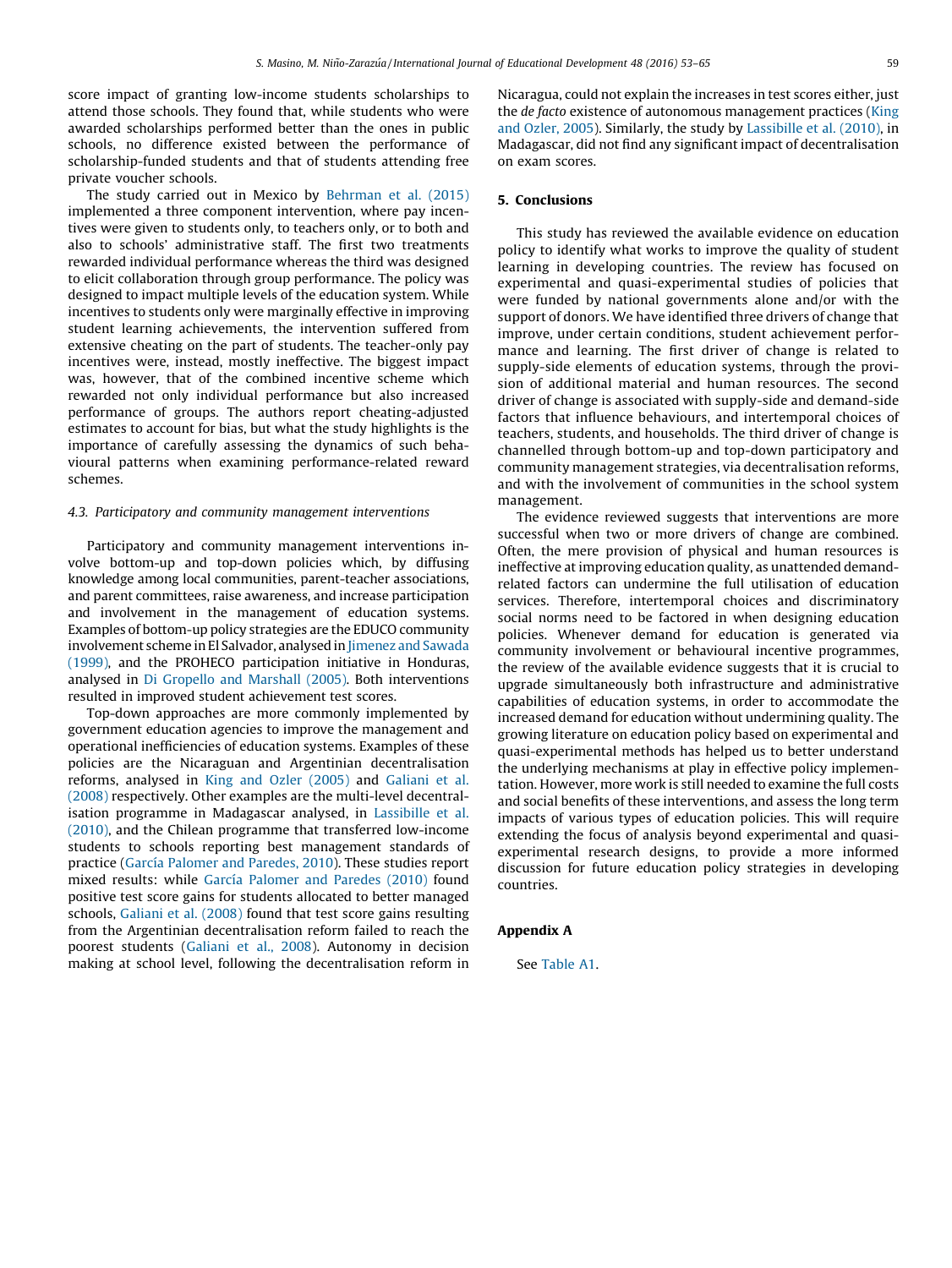<span id="page-7-0"></span>Table A1

Synthesis of evidence.

| Study                                                                                                           | Setting                                                                                                                                                                                                                                                                                              | Funding                       | Study design                                 | Study size                                                                                   | Intervention                                                                                                                                         | Policy outcome                                                                                                                                                                                                                                                                                                                   |
|-----------------------------------------------------------------------------------------------------------------|------------------------------------------------------------------------------------------------------------------------------------------------------------------------------------------------------------------------------------------------------------------------------------------------------|-------------------------------|----------------------------------------------|----------------------------------------------------------------------------------------------|------------------------------------------------------------------------------------------------------------------------------------------------------|----------------------------------------------------------------------------------------------------------------------------------------------------------------------------------------------------------------------------------------------------------------------------------------------------------------------------------|
| Supply-side capability interventions<br>Paqueo and Lopez-Acevedo<br>(2003)                                      | Mexico (urban and rural);<br>Primary (grade 6)                                                                                                                                                                                                                                                       | Government                    | <b>RCT</b>                                   | 897<br>(indigenous)<br>1024 (rural)<br>1480 (urban)<br>1921 (pooled<br>rural-<br>indigenous) | Supply-side education<br>programme (PARE) aiming to<br>reduce inequality and improve<br>quality of primary education in<br>4 poorest Mexican states  | (a) Rural sector: test scores in Spanish<br>improved for all, but more so for less poor<br>students. When pooling indigenous and rural<br>samples, poorest students' scores increase by<br>only half that of less poor students overall<br>(b) Urban sector: inconclusive results due to<br>experimental implementation problems |
| Barrera-Osorio (2007)<br>'Concession Schools'<br>programme (publicly<br>subsidised private schools)             | Colombia (urban);<br>Secondary (grade 10)<br>Maths and reading scores<br>increased by 2.4% and 4%<br>respectively                                                                                                                                                                                    | Foreign Aid and<br>Government | Quasi-<br>experimental                       |                                                                                              | analysis(propensity score<br>matching)                                                                                                               | 37,300                                                                                                                                                                                                                                                                                                                           |
| Barrera-Osorio and Linden<br>(2009)                                                                             | Colombia (urban); Primary<br>and Secondary (grade 3-9)                                                                                                                                                                                                                                               | Government                    | <b>RCT</b>                                   | 5201                                                                                         | Integration of computers into<br>language teaching in public<br>schools                                                                              | Small average treatment effect of about 0.11 SD<br>About a third of the students only used<br>computers for IT training rather than<br>incorporating its use into routine language and<br>maths classes                                                                                                                          |
| Bjorkman (2004)                                                                                                 | Uganda (nation-wide);<br>Primary (grade 7)                                                                                                                                                                                                                                                           | Government                    | Quasi<br>experimental<br>analysis $(D-i-D)$  | 96 (districts)                                                                               | Government funded per-<br>student capitation grant                                                                                                   | Test scores in treatment district which had<br>more exposure to grant were 0.42 SD higher                                                                                                                                                                                                                                        |
| Glewwe et al. (2004)                                                                                            | Kenya (urban and rural);<br>Primary (grade 6–8)                                                                                                                                                                                                                                                      | Foreign Aid                   | <b>RCT</b>                                   | 141,698                                                                                      | Flip-chart provision in primary<br>schools                                                                                                           | Flip chart provision did not result in any<br>significant increase in test scores                                                                                                                                                                                                                                                |
| Vermeersch and Kremer<br>(2005)                                                                                 | Kenya (rural); Pre-Primary                                                                                                                                                                                                                                                                           | Foreign Aid                   | <b>RCT</b>                                   | 1326-1350                                                                                    | Subsidised school meals<br>provision                                                                                                                 | Test scores increased by 0.40 SD only in schools<br>with better trained teachers. No effect on<br>cognitive abilities, suggesting gains not a<br>nutritional effect but increased attendance<br>incentives explain score gains                                                                                                   |
| Glewwe et al. (2009)                                                                                            | Kenya (rural); Primary<br>$(grade 3-8)$                                                                                                                                                                                                                                                              | Foreign Aid                   | <b>RCT</b>                                   | 7354-12,663                                                                                  | Textbook provision                                                                                                                                   | Textbooks did not increase average scores but<br>only test scores of the strongest students.<br>Weaker students could not read the books as<br>English is most often their third language                                                                                                                                        |
| Evans et al. (2009)                                                                                             | Kenya (rural); Primary<br>$(grade 1-4)$                                                                                                                                                                                                                                                              | Foreign Aid                   | <b>RCT</b>                                   | 582                                                                                          | School uniforms provision                                                                                                                            | Students' test scores increase on average by<br>$0.25$ SD                                                                                                                                                                                                                                                                        |
| Duflo et al. (2015)                                                                                             | Kenya (rural); Primary<br>$grade 1$                                                                                                                                                                                                                                                                  | Foreign Aid                   | <b>RCT</b>                                   | 6531                                                                                         | Extra contract teacher hired by<br>parent-teacher associations<br>(and reduced class size)                                                           | Test scores only increased for children assigned<br>to new contract teacher. For the remaining<br>children in consequently reduced (by half)<br>classes, no gains take place                                                                                                                                                     |
| Burde and Linden (2013)                                                                                         | Afghanistan (rural);<br>Primary (grade $1-8$ )                                                                                                                                                                                                                                                       | Foreign Aid                   | RCT,<br>complemented<br>by IVs<br>estimation | 1374                                                                                         | Effect of village-based<br>community-schools provision<br>on test scores and (indirectly)<br>effect of reducing distance to<br>school on test scores | Attending village-based schools raises test<br>scores by 0.51 SD overall (with stronger impact<br>on girls and on children who would not attend<br>village-based schools without treatment).<br>Reducing school distance by 1 mile improves<br>scores by 0.15 SD (boys) to 0.24 SD (girls).                                      |
| Asadullah (2005)<br>Effect of class size reduction<br>(following discontinuous)<br>rule) on student test scores | Bangladesh (nation-wide)<br>Secondary (grade 11)<br>Smaller class size does not<br>affect test scores, possibly<br>due to secondary school<br>students being less<br>sensitive to this. Or because<br>class size only matters<br>when coupled with<br>adequate infrastructure<br>and teacher quality | Government                    | Quasi-<br>experimental                       |                                                                                              | analysis(regression<br>discontinuity design)                                                                                                         | 2165                                                                                                                                                                                                                                                                                                                             |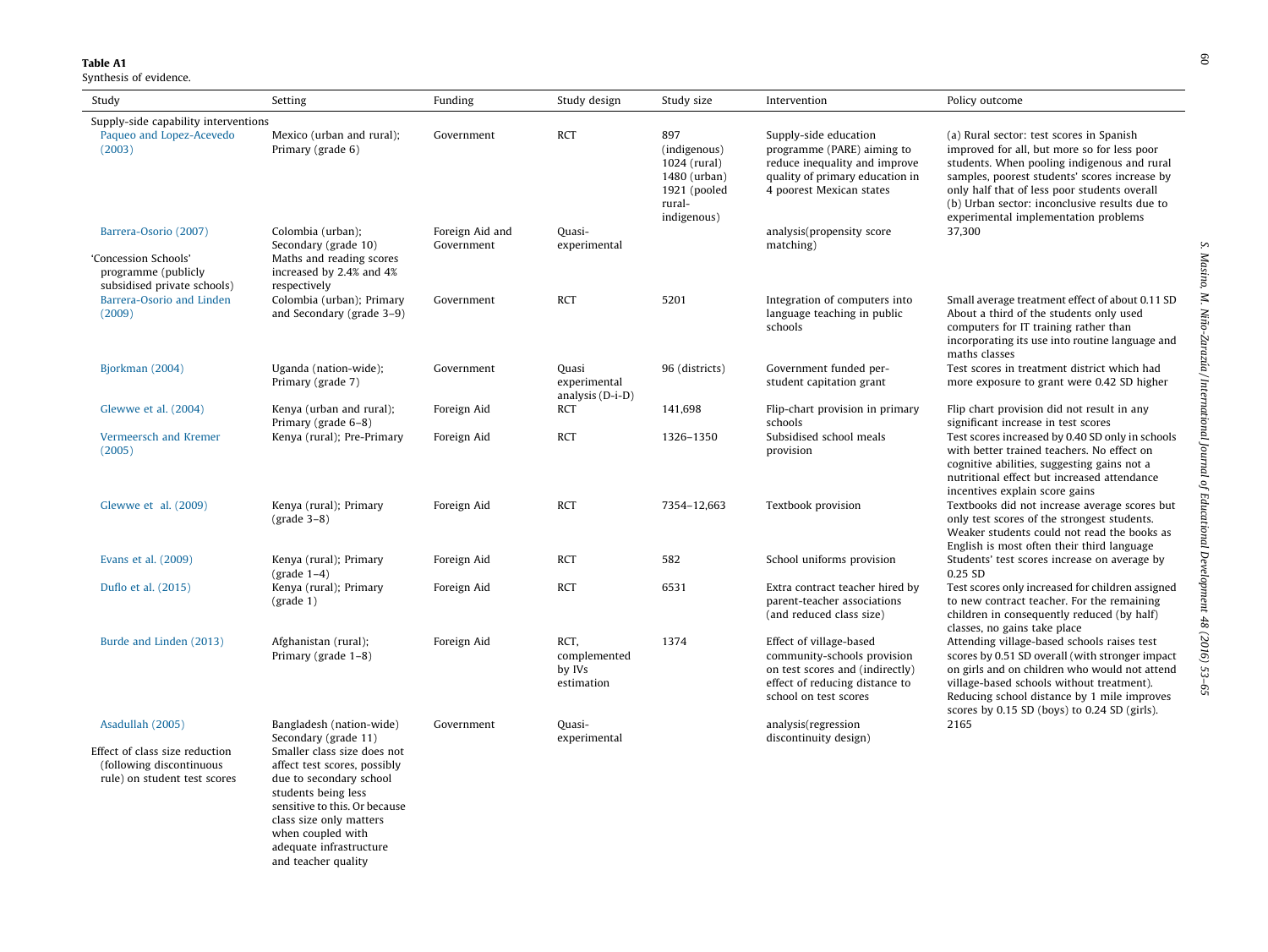| Banerjee et al. (2007)                               | India (urban); Primary<br>$(\text{grade }3-4)$                                                 | Foreign Aid                   | <b>RCT</b>                                                                 | $(a)$ 21,936<br>(b) 5523                                               | (a) Remedial education in basic<br>literacy and numeracy skills<br>(b) Computer assisted learning<br>targeting maths skills              | (a) Average test scores increased by 0.28 SD,<br>result driven by lowest performing children<br>(b) Maths test scores increased by 0.47 SD                                                                                                                                                                                              |  |  |
|------------------------------------------------------|------------------------------------------------------------------------------------------------|-------------------------------|----------------------------------------------------------------------------|------------------------------------------------------------------------|------------------------------------------------------------------------------------------------------------------------------------------|-----------------------------------------------------------------------------------------------------------------------------------------------------------------------------------------------------------------------------------------------------------------------------------------------------------------------------------------|--|--|
| Linden (2008)                                        | India (urban and rural);<br>Primary (grade 2-3)                                                | Foreign Aid                   | <b>RCT</b>                                                                 | 524 (in school<br>experiment)<br>1114 (out of<br>school<br>experiment) | Computer assisted learning, as<br>substitute (in school<br>experiment) or complement for<br>teacher (out of school<br>experiment)        | CAL lowered maths scores by 0.57 SD when<br>implemented as a substitute for teachers, but<br>improved them by 0.28 SD when used as a<br>complement (the result is driven by weaker<br>students, whose scores increase by 0.40 SD)                                                                                                       |  |  |
| He et al. (2008)                                     | India (urban and rural);<br>Primary (grade 1-5)                                                | Foreign Aid                   | <b>RCT</b>                                                                 | 4882-5327                                                              | New teaching methods (PicTalk<br>computer machine and<br>flashcard games) to improve<br>teaching of foreign language<br>(English)        | Scores are raised by 0.25-0.35 SD by both<br>games and computer-assisted learning. When<br>students' own teachers delivered the<br>interventions, positive spillover raised maths<br>scores too and weaker students benefited the<br>most. Stronger students benefited more from<br>the self-paced computer assisted learning<br>method |  |  |
| He et al. (2009)                                     | India (urban); Pre-primary<br>and Primary (grade 1)                                            | Foreign Aid                   | <b>RCT</b>                                                                 | 1267-2824                                                              | Literacy skills school<br>programme (three types: in<br>school, out of school, and pre-<br>school)                                       | Pre-school and out of school interventions<br>generated higher gains (0.55 SD and 0.70 SD,<br>respectively) compared to the in-school setting.<br>Highest gains where for ex-ante lowest<br>performing students                                                                                                                         |  |  |
| Muralidharan and<br>Sundararaman (2010)              | India (rural); Primary<br>$grad + 5)$                                                          | Foreign Aid                   | <b>RCT</b>                                                                 | 48,791                                                                 | Provision of low cost diagnostic<br>feedback to teachers on<br>students' performance                                                     | A supply-side intervention to provide feedback<br>diagnostic was not enough to generate teacher<br>incentives to improve students' exam scores<br>(companion paper shows that coupled with pay<br>incentives diagnostic feedback provides<br>valuable input)                                                                            |  |  |
| Muralidharan and<br>Sundararaman (2011)              | India (rural); Primary<br>$(grade 1-5)$                                                        | Foreign Aid                   | <b>RCT</b>                                                                 | 20,878 (maths)<br>21,049<br>(language)                                 | Provision of extra contract<br>teachers                                                                                                  | Test scores increased by 0.15 SD in maths and<br>0.13 SD in language. Intervention is particularly<br>beneficial for students in 1st school year and in<br>remote schools                                                                                                                                                               |  |  |
| Muralidharan and<br>Sundararaman (2011) <sup>a</sup> | India (rural); Primary<br>$\text{(grade } 1-5)$                                                | Foreign Aid                   | <b>RCT</b>                                                                 | 12.255-14.797<br>(maths)<br>12,410-14,963<br>(language)                | Provision of an extra contract<br>teacher and extra schooling<br>materials                                                               | Provision of extra resources raised test scores<br>by 0.10 SD on average, which is 0.13 SD lowers<br>than the average increase in test scores caused<br>by the pay incentive scheme                                                                                                                                                     |  |  |
| Incentives for changing preferences and behaviours   |                                                                                                |                               |                                                                            |                                                                        |                                                                                                                                          |                                                                                                                                                                                                                                                                                                                                         |  |  |
| Angrist et al. (2002)                                | Colombia (urban);<br>Secondary (grade 6-8)                                                     | Foreign Aid and<br>Government | <b>RCT</b>                                                                 | 282                                                                    | PACES vouchers funding low<br>income students' private<br>secondary education (grant<br>renewal conditional on<br>students' performance) | Lottery winners scored on average 0.20 SD<br>higher on standardised tests. With larger<br>disaggregated effects for girls than boys.                                                                                                                                                                                                    |  |  |
| Angrist et al. (2006)                                | Colombia (nation-wide);<br>Secondary (grade 10)                                                | Foreign Aid and<br>Government | Natural<br>experiment<br>(censored<br>Tobit, non-<br>parametric<br>bounds) | 3541                                                                   | PACES vouchers funding low<br>income students' private<br>education (grant renewal<br>conditional on performance)                        | Maths and reading scores increased by 0.20 SD.<br>Positive effects go beyond the incentive not to<br>fail tests, gains are also reflected in increased<br>school choice incentives                                                                                                                                                      |  |  |
| Contreras (2001)                                     | Chile (nation-wide);<br>Secondary (grade 10)                                                   | Government                    | Quasi-<br>experimental<br>analysis (two<br>stage least<br>squares)         | 56,200 (male)<br>62,900(female)                                        | School Voucher System<br>(publicly subsidised private<br>schools)                                                                        | Average (language-maths) increase of 102 test<br>points for male and 86 test points for female<br>students                                                                                                                                                                                                                              |  |  |
| Hsieh and Urquiola (2006)                            | Chile (nation-wide);<br>Primary and Secondary<br>$\left(\text{grade } 4 \text{ and } 8\right)$ | Government                    | Cross-sectional<br>and IV analysis                                         | 84 (schools)                                                           | Government voucher scheme<br>allowing any student wishing<br>to do so to move from a public<br>to a private school                       | The reform did not translate in positive<br>achievement gains: maths test scores<br>decreased. The only tangible result has been a<br>middle class exodus from public schools                                                                                                                                                           |  |  |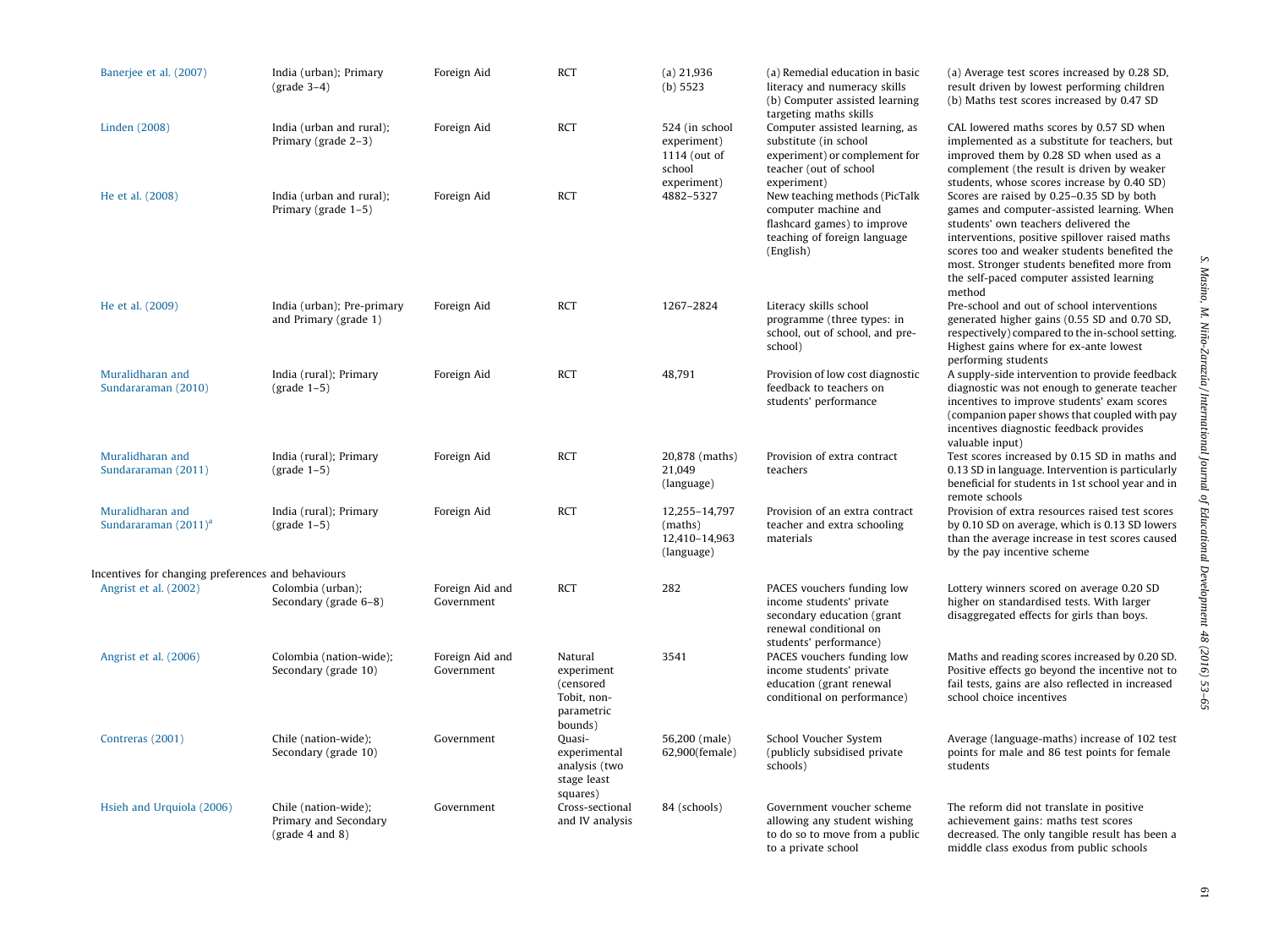TableA1 (Continued)

| Study                                                                                                                                                    | Setting                                                                                                                                                                                                                                                                                                       | Funding                       | Study design                             | Study size                                                                   | Intervention                                                                                                                                                                                                            | Policy outcome                                                                                                                                                                                                                                                                                                                                                                                  |
|----------------------------------------------------------------------------------------------------------------------------------------------------------|---------------------------------------------------------------------------------------------------------------------------------------------------------------------------------------------------------------------------------------------------------------------------------------------------------------|-------------------------------|------------------------------------------|------------------------------------------------------------------------------|-------------------------------------------------------------------------------------------------------------------------------------------------------------------------------------------------------------------------|-------------------------------------------------------------------------------------------------------------------------------------------------------------------------------------------------------------------------------------------------------------------------------------------------------------------------------------------------------------------------------------------------|
| Anand et al. (2009)<br>Scholarship provision to low<br>income students attending<br>private voucher school which<br>charge fees on top of the<br>voucher | Chile (urban); Primary<br>$\frac{1}{2}$ (grade 4)<br>Low income students<br>attending fee-charging<br>private schools thanks to a<br>scholarship score 0.20 SD<br>higher than those attending<br>public schools, but score no<br>higher than low income<br>students attending free<br>private voucher schools | Government                    | Quasi-<br>experimental                   |                                                                              | analysis(propensity score<br>matching)                                                                                                                                                                                  | 14,036                                                                                                                                                                                                                                                                                                                                                                                          |
| Rau and Contreras (2009)<br>Teacher pay incentives to raise<br>test scores (assessment of<br>tournament competition<br>vs. 'gift-exchange' effect)       | Chile (nation-wide);<br>Primary and Secondary<br>(grade 4, 8, 10)<br>Competing in a tournament<br>for pay incentive<br>assignment raised test<br>scores. But after winning,<br>teachers do not act upon<br>reception of the bonus in a<br>way that maintains the<br>score gains (e.g. out of<br>gratitude)    | Government                    | Ouasi-<br>experimental                   |                                                                              | analysis(regression<br>discontinuity design and D-i-D<br>matching)                                                                                                                                                      | 955-1740                                                                                                                                                                                                                                                                                                                                                                                        |
| Behrman et al. (2015)                                                                                                                                    | Mexico (nation-wide,<br>mostly rural); Upper<br>Secondary (grade 10-12)                                                                                                                                                                                                                                       | Government                    | <b>RCT</b>                               | 11,300-17,800                                                                | ALI: Individual student and<br>teacher pay incentive schemes;<br>and combined incentive<br>scheme to students, teachers<br>and school administrative staff<br>for both individual and group<br>performance improvement. | Teacher incentive pay scheme were not<br>effective on their own, while student pay<br>incentive scheme were (0.2–0.3 SD gain). The<br>biggest impact was, however, that of the<br>combined incentive scheme which rewarded<br>not only individual performance but also<br>increased performance of groups (0.3-0.6 SD<br>gain). Estimates are adjusted as cheating<br>proved to be substantial. |
| Das et al. (2004)                                                                                                                                        | Zambia (urban and rural);<br>Primary (grade 5–6)                                                                                                                                                                                                                                                              | Government                    | Natural<br>experiment<br>and IV analysis | 164 (schools)                                                                | Anticipated vs. unanticipated<br>cash transfers for school<br>attendance                                                                                                                                                | Maths and language test scores increase more<br>when cash transfers are unanticipated by<br>households. This is because anticipated grants<br>lead to substitution effect of resources                                                                                                                                                                                                          |
| <b>Nguyen</b> (2008)                                                                                                                                     | Madagascar (rural);<br>Primary (grade 4)                                                                                                                                                                                                                                                                      | Foreign Aid and<br>Government | <b>RCT</b>                               | 11,659<br>(students)                                                         | Provision of statistic<br>information on education<br>earning returns and/or role<br>models                                                                                                                             | Providing statistics raises scores by 0.20 SD on<br>average, with an impact as high as 0.37 SD for<br>students underestimating returns prior to RCT.<br>Role models only increased scores when of low-<br>income background (0.17 SD); with a higher<br>impact on poorer students (0.27 SD)                                                                                                     |
| Kremer et al. (2009)                                                                                                                                     | Kenya (rural); Primary<br>$grad = 5-6$                                                                                                                                                                                                                                                                        | Foreign Aid                   | <b>RCT</b>                               | 1153-3602<br>(pooled<br>sample)<br>768-2106<br>(Busia)<br>385-1496<br>(Teso) | Merit based scholarship award<br>to fund secondary school<br>progression for girls                                                                                                                                      | Girls' test score increased by between 0.20 and<br>0.30 SD in Busia district. There is inconclusive<br>evidence with regards to Teso. The impact also<br>had spillover effects on boys' score increases<br>and on test scores of girls who were not<br>awarded the scholarship.                                                                                                                 |
| Glewwe et al. (2010)                                                                                                                                     | Kenya (rural); Primary<br>$(grade 4-8)$                                                                                                                                                                                                                                                                       | Foreign Aid                   | <b>RCT</b>                               | 15,641                                                                       | Teacher pay incentive scheme<br>tied to students' performance<br>in exams                                                                                                                                               | Test scores increased ad-hoc to achieve pay rise<br>(ability to answer MCQs and filling the gaps<br>questions). Thus, only test taking skills<br>improved but no impact on content learning                                                                                                                                                                                                     |
| Baird et al. (2011)                                                                                                                                      | Malawi (urban and rural);<br>Secondary (grade 5-8)                                                                                                                                                                                                                                                            | Foreign Aid                   | <b>RCT</b>                               | 2057                                                                         | Conditional vs. Unconditional<br>Cash Transfer Schemes                                                                                                                                                                  | Test scores are 0.14 SD higher in English,<br>0.12 SD higher in maths and 0.17 SD higher in<br>overall cognitive abilities for girls who received<br>the conditional cash transfer                                                                                                                                                                                                              |

 $_{\rm g2}$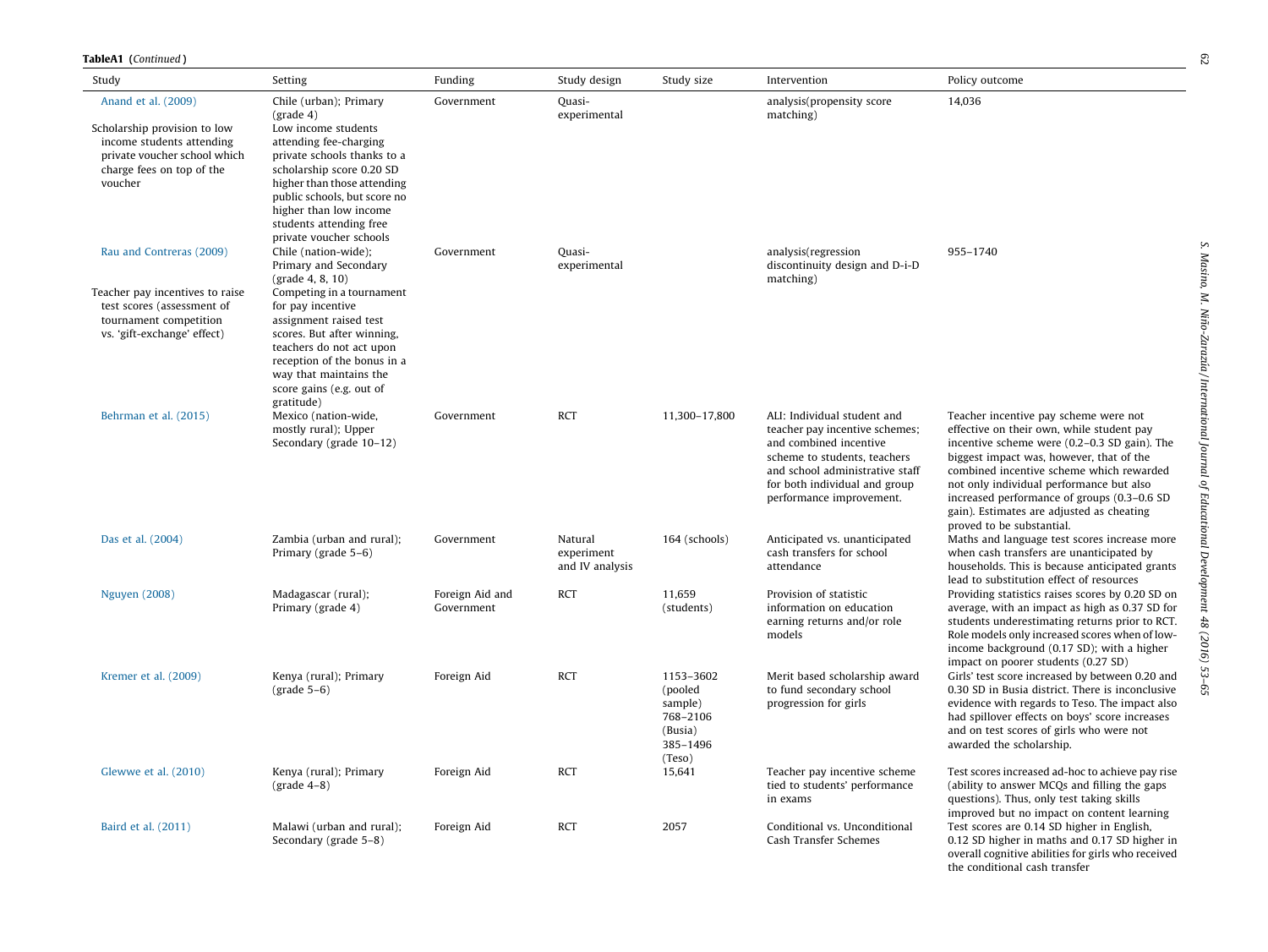<span id="page-10-0"></span>

| Kingdon and Teal (2007)                                                                                                              | India (urban); Secondary<br>$grade 8)$                                                                                | Government                    | Cross-sectional<br>and quasi-<br>experimental<br>analysis (IV)                        | 360-542                                                 | Teacher pay incentive in private<br>vs. public schools                                                 | A 22% increase in test scores follows an increase<br>in teacher pay from 1 SD below to 1 SD above<br>the mean. This is only found in private schools,<br>as a result of increased teacher effort (as public<br>school contracts are mostly permanent in India,<br>pay incentives do not generate effort increases<br>in that context) |
|--------------------------------------------------------------------------------------------------------------------------------------|-----------------------------------------------------------------------------------------------------------------------|-------------------------------|---------------------------------------------------------------------------------------|---------------------------------------------------------|--------------------------------------------------------------------------------------------------------|---------------------------------------------------------------------------------------------------------------------------------------------------------------------------------------------------------------------------------------------------------------------------------------------------------------------------------------|
| Duflo et al. (2012)                                                                                                                  | India (rural); Informal<br>learning centres (primary)                                                                 | Foreign Aid                   | <b>RCT</b>                                                                            | 1760-1893                                               | Teacher pay incentive and<br>monitoring scheme to reduce<br>absenteeism                                | A year after the intervention test scores were<br>0.17 SD higher. Gains are the results of both<br>incentives and increased monitoring                                                                                                                                                                                                |
| Muralidharan and<br>Sundararaman $(2011)^{a}$                                                                                        | India (rural); Primary<br>$\text{(grade } 1-5)$                                                                       | Foreign Aid                   | <b>RCT</b>                                                                            | 12,255-14,797<br>(maths)<br>12,410-14,963<br>(language) | Individual teacher pay<br>incentive scheme and group<br>teacher pay incentive scheme<br>(school-level) | The individual incentive scheme improved test<br>scores by 0.27 SD in maths and 0.17 SD in<br>language. The group scheme increased scores<br>by 0.22 SD in maths and 0.09 SD in language.<br>Spillovers raised scores in non-incentive<br>subjects too (from 0.11 to 0.18 SD).                                                        |
| Participatory and community management interventions                                                                                 |                                                                                                                       |                               |                                                                                       |                                                         |                                                                                                        |                                                                                                                                                                                                                                                                                                                                       |
| Jimenez and Sawada (1999)                                                                                                            | El Salvador (rural); Primary<br>$grade$ 3)                                                                            | Foreign Aid and<br>Government | Quasi-<br>experimental<br>analysis<br>(structural<br>equation<br>modelling and<br>IV) | 605                                                     | <b>EDUCO's Community</b><br>Involvement and<br>Decentralisation Programme                              | Language test scores increase as a result of the<br>decentralisation and increased community<br>involvement                                                                                                                                                                                                                           |
| García Palomer and Paredes<br>(2010)                                                                                                 | Chile (urban); Primary<br>$grade$ 4)                                                                                  | Government                    | Quasi-<br>experimental                                                                |                                                         | analysis(propensity score<br>matching and structural<br>equation modelling)                            | 225,206 (structural equation)<br>546 (PSM)                                                                                                                                                                                                                                                                                            |
| Low income students'<br>attendance of private<br>subsidised SIP schools which<br>implement best practice and<br>management standards | Maths test scores increase<br>by about 32 points in SIP<br>schools as a result of good<br>management practices        |                               |                                                                                       |                                                         |                                                                                                        |                                                                                                                                                                                                                                                                                                                                       |
| Di Gropello and Marshall<br>(2005)                                                                                                   | Honduras (rural); Primary<br>$grade$ 3)                                                                               | Government                    | Ouasi-<br>experimental<br>analysis<br>(structural<br>equation<br>model)               | 975                                                     | Community school<br>participation programme<br>(PROHECO)                                               | 10% point average increase in the percentage of<br>correct answers for Spanish, maths and science<br>exams                                                                                                                                                                                                                            |
| King and Ozler (2005)                                                                                                                | Nicaragua (nation-wide);<br>Primary and Secondary<br>$g q g q g q h q h q h q h q h q h h h q h q h q h q h q h q h $ | Government                    | Cross-sectional<br>and IV Analysis                                                    | 945 (primary)<br>911(secondary)                         | Decentralisation of school-<br>management reform                                                       | While official autonomy as a status does not<br>improve learning, when de facto autonomous<br>practices are considered, an increase in maths<br>test scores is recorded                                                                                                                                                               |
| Galiani et al. (2008)                                                                                                                | Argentina (nation-wide);<br>Secondary (grade 10)                                                                      | Government                    | Quasi-<br>experimental<br>analysis (D-i-D)                                            | 3273                                                    | Decentralisation of secondary<br>school system                                                         | Test score increased by 3.5% for maths and 5.4%<br>in language, but the gains did not reach the<br>poorest students                                                                                                                                                                                                                   |
| Lassibille et al. (2010)                                                                                                             | Madagascar (urban and<br>rural); Primary (grade 3–5)                                                                  | Government                    | RCT                                                                                   | 22,000                                                  | Improvement of school<br>management practices at<br>various levels of<br>decentralisation              | Management practices were improved only<br>when the intervention was implemented at all<br>decentralisation levels (that is, when school<br>level implementation complemented district<br>and sub-district implementation), but the<br>impact on test scores was insignificant                                                        |

Source: Authors.

<sup>a</sup> The study is recorded twice in order to separate the resource provision from the behavioural incentive component of the intervention.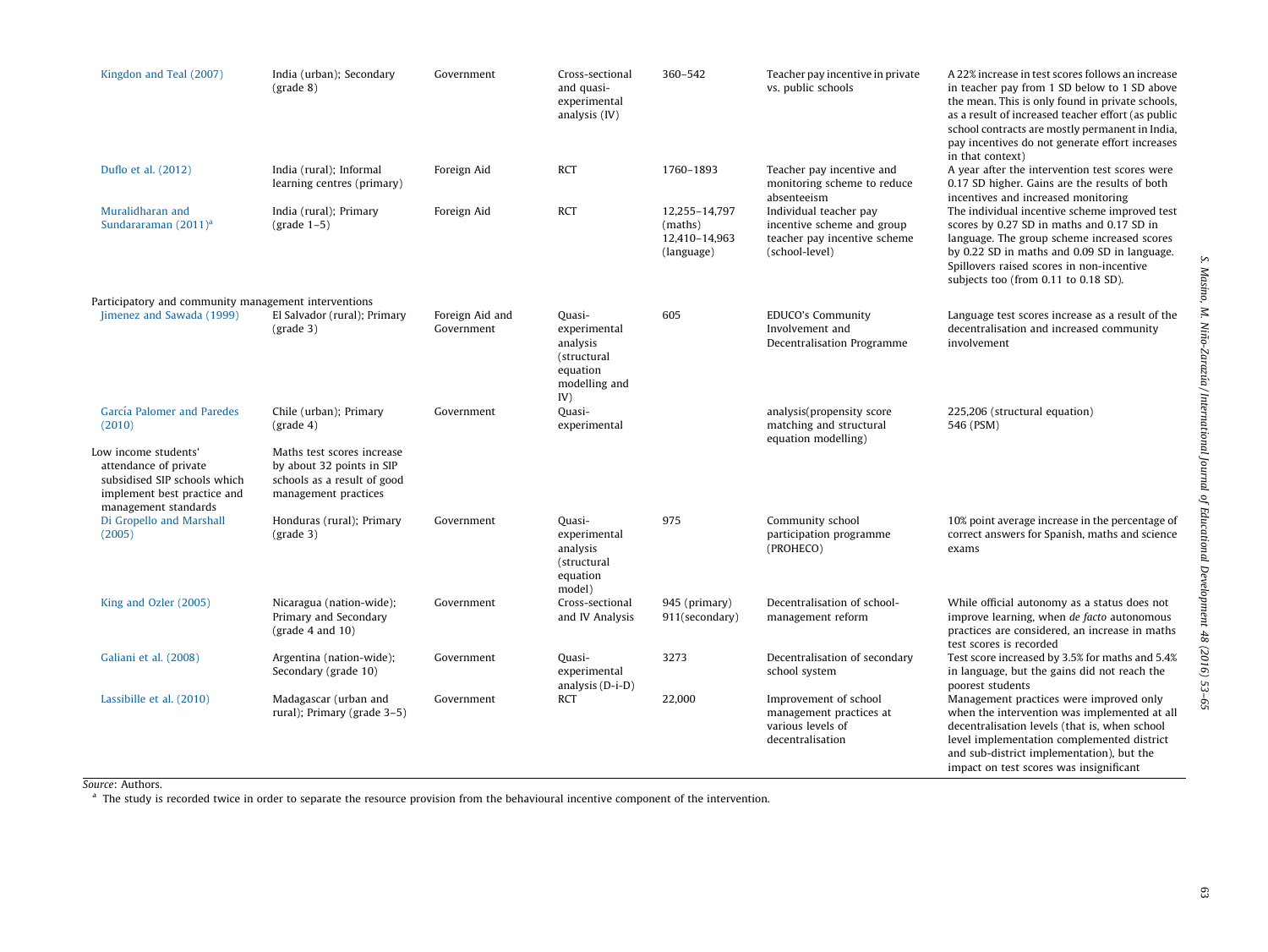#### <span id="page-11-0"></span>References

Anand, P., Mizala, A., Repetto, A., 2009. Using school [scholarships](http://refhub.elsevier.com/S0738-0593(15)30014-6/sbref0005) to estimate the effects of private education on the academic [achievement](http://refhub.elsevier.com/S0738-0593(15)30014-6/sbref0005) of low-income students in Chile. Econ. Educ. Rev. 28, [370–381](http://refhub.elsevier.com/S0738-0593(15)30014-6/sbref0005).

- Angrist, J., Bettinger, E., Bloom, E., King, E., Kremer, M., 2002. [Vouchers](http://refhub.elsevier.com/S0738-0593(15)30014-6/sbref0010) for private schooling in Colombia: evidence from a [randomized](http://refhub.elsevier.com/S0738-0593(15)30014-6/sbref0010) natural experiment. Am. Econ. Rev. 92 (5), [1535–1558.](http://refhub.elsevier.com/S0738-0593(15)30014-6/sbref0010)
- Angrist, J., Bettinger, E., Kremer, M., 2006. Long-term educational [consequences](http://refhub.elsevier.com/S0738-0593(15)30014-6/sbref0015) of secondary school vouchers: evidence from [administrative](http://refhub.elsevier.com/S0738-0593(15)30014-6/sbref0015) records in [Colombia.](http://refhub.elsevier.com/S0738-0593(15)30014-6/sbref0015) Am. Econ. Rev. 96 (3), 847–862.
- Asadullah, M., 2005. The effect of class size on student [achievement:](http://refhub.elsevier.com/S0738-0593(15)30014-6/sbref0020) evidence from [Bangladesh.](http://refhub.elsevier.com/S0738-0593(15)30014-6/sbref0020) Appl. Econ. Lett. 12 (4), 217–221.
- ASER, 2015. Annual Status of [Education](http://refhub.elsevier.com/S0738-0593(15)30014-6/sbref0025) Report (Rural) 2014. ASER Centre, New [Delhi.](http://refhub.elsevier.com/S0738-0593(15)30014-6/sbref0025)
- Asiedu, E., Nandwa, B., 2007. On the impact of foreign aid in [education](http://refhub.elsevier.com/S0738-0593(15)30014-6/sbref0030) on growth: how relevant is the [heterogeneity](http://refhub.elsevier.com/S0738-0593(15)30014-6/sbref0030) of aid flows and the [heterogeneity](http://refhub.elsevier.com/S0738-0593(15)30014-6/sbref0030) of aid recipients? Rev. World Econ. 143 (4), 631–649.
- Baird, S., McIntosh, C., Ozler, B., 2011. Cash or [condition?](http://refhub.elsevier.com/S0738-0593(15)30014-6/sbref0035) Evidence from a cash transfer [experiment.](http://refhub.elsevier.com/S0738-0593(15)30014-6/sbref0035) Quart. J. Econ. 126 (4), 1709–1753.
- Banerjee, A., Cole, S., Duflo, E., Linden, L., 2007. [Remedying](http://refhub.elsevier.com/S0738-0593(15)30014-6/sbref0040) education: evidence from two randomized [experiments](http://refhub.elsevier.com/S0738-0593(15)30014-6/sbref0040) in India. Quart. J. Econ. 122 (3), [1235–1264](http://refhub.elsevier.com/S0738-0593(15)30014-6/sbref0040).
- Barrera-Osorio, F., 2007. The impact of private provision of public [education:](http://refhub.elsevier.com/S0738-0593(15)30014-6/sbref0045) empirical evidence from Bogota´'s [concession](http://refhub.elsevier.com/S0738-0593(15)30014-6/sbref0045) schoolsIn: WB Policy Research [Working](http://refhub.elsevier.com/S0738-0593(15)30014-6/sbref0045) Papers No. 4121.
- Barrera-Osorio, F., Linden, L., 2009. The use and misuse of [computers](http://refhub.elsevier.com/S0738-0593(15)30014-6/sbref0050) in education: evidence from a randomized experiment in [ColombiaIn:](http://refhub.elsevier.com/S0738-0593(15)30014-6/sbref0050) WB Policy [Research](http://refhub.elsevier.com/S0738-0593(15)30014-6/sbref0050) Working Papers No. 4836.
- Barro, R., 1991. Economic growth in a cross section of [countries.](http://refhub.elsevier.com/S0738-0593(15)30014-6/sbref0055) Quart. J. Econ. CVI, [363–394.](http://refhub.elsevier.com/S0738-0593(15)30014-6/sbref0055)
- Barro, R., Sala-i-Martin, X., 1998. Economic Growth. MIT Press, [Cambridge,](http://refhub.elsevier.com/S0738-0593(15)30014-6/sbref0060) MA.
- Barro, R.J., 2001. Human capital and [growth.](http://refhub.elsevier.com/S0738-0593(15)30014-6/sbref0065) Am. Econ. Rev. 91 (2), 12–17.
- Becker, G., Murphy, K., Tamura, R., 1990. [Economic](http://refhub.elsevier.com/S0738-0593(15)30014-6/sbref0070) growth, human capital and [population](http://refhub.elsevier.com/S0738-0593(15)30014-6/sbref0070) growth. J. Polit. Econ. 98 (5), S12–S137.
- Becker, G.S., 1962. [Investment](http://refhub.elsevier.com/S0738-0593(15)30014-6/sbref0075) in human capital: a theoretical analysis. J. Polit. [Econ.](http://refhub.elsevier.com/S0738-0593(15)30014-6/sbref0075) 70 (5), 9–49.
- Behrman, J.R., Parker, S.W., Todd, P.E., Wolpin, K.I., 2015. [Aligning](http://refhub.elsevier.com/S0738-0593(15)30014-6/sbref0080) learning incentives of students and teachers: results from a social [experiment](http://refhub.elsevier.com/S0738-0593(15)30014-6/sbref0080) in Mexican high schools. J. Polit. Econ. 123 (2), [325–364](http://refhub.elsevier.com/S0738-0593(15)30014-6/sbref0080).
- Benhabib, J., Spiegel, M.M., 1994. The role of human capital in [economic](http://refhub.elsevier.com/S0738-0593(15)30014-6/sbref0085) [development:](http://refhub.elsevier.com/S0738-0593(15)30014-6/sbref0085) evidence from aggregate cross-country data. J. Monetary Econ. XXVIII, [143–173.](http://refhub.elsevier.com/S0738-0593(15)30014-6/sbref0085)
- Bjorkman, M., 2004. Public funding in the [educational](http://refhub.elsevier.com/S0738-0593(15)30014-6/sbref0090) sector and its effect on test scores: evidence from UgandaIn: IIES [Stockholm](http://refhub.elsevier.com/S0738-0593(15)30014-6/sbref0090) University Working [Paper.](http://refhub.elsevier.com/S0738-0593(15)30014-6/sbref0090)
- Burde, D., Linden, L., 2013. The effect of [village-based](http://refhub.elsevier.com/S0738-0593(15)30014-6/sbref0095) schools: evidence from a randomized controlled trial in [Afghanistan.](http://refhub.elsevier.com/S0738-0593(15)30014-6/sbref0095) Am. Econ. J. Appl. Econ. 5 (3), [27–40.](http://refhub.elsevier.com/S0738-0593(15)30014-6/sbref0095)
- Conn, K., 2014. Identifying Effective Education [Interventions](http://refhub.elsevier.com/S0738-0593(15)30014-6/sbref0100) in Sub-Saharan Africa: A [Meta-analysis](http://refhub.elsevier.com/S0738-0593(15)30014-6/sbref0100) of Rigorous Impact Evaluations. Columbia University.
- Contreras, D., 2001. Evaluating a voucher system in Chile. [Individual,](http://refhub.elsevier.com/S0738-0593(15)30014-6/sbref0105) family and school [characteristicsIn:](http://refhub.elsevier.com/S0738-0593(15)30014-6/sbref0105) Universidad de Chile and Yale University Working Paper [Series](http://refhub.elsevier.com/S0738-0593(15)30014-6/sbref0105).
- Coombs, P.H., 1985. The World Crisis in [Education:](http://refhub.elsevier.com/S0738-0593(15)30014-6/sbref0110) The View from the Eighties. Oxford [University](http://refhub.elsevier.com/S0738-0593(15)30014-6/sbref0110) Press.
- Das, J., Dercon, S., Habyarimana, J., Krishnan, P., 2004. When can [school](http://refhub.elsevier.com/S0738-0593(15)30014-6/sbref0115) inputs improve test scores? In: CSAE [Working](http://refhub.elsevier.com/S0738-0593(15)30014-6/sbref0115) Paper Series No. 25. .
- Dhaliwal, I., Duflo, E., Glennerster, R., Tulloch, C., 2012. [Comparative](http://refhub.elsevier.com/S0738-0593(15)30014-6/sbref0125) cost[effectiveness](http://refhub.elsevier.com/S0738-0593(15)30014-6/sbref0125) analysis to inform policy in developing countries: a general framework with applications for [educationIn:](http://refhub.elsevier.com/S0738-0593(15)30014-6/sbref0125) Policy Action Lab Working Paper
- Di Gropello, E., Marshall, J., 2005. Teacher effort and schooling [outcomes](http://refhub.elsevier.com/S0738-0593(15)30014-6/sbref0130) in rural Honduras. In: Vargas, E. (Ed.), [Incentives](http://refhub.elsevier.com/S0738-0593(15)30014-6/sbref0130) to Improve Teaching. The World Bank, [Washington,](http://refhub.elsevier.com/S0738-0593(15)30014-6/sbref0130) DC.
- Duflo, E., Hanna, R., Ryan, S., 2012. [Incentives](http://refhub.elsevier.com/S0738-0593(15)30014-6/sbref0135) work: getting teachers to come to
- school. Am. Econ. Rev. 102 (4), [1241–1278.](http://refhub.elsevier.com/S0738-0593(15)30014-6/sbref0135) Duflo, E., Dupas, P., Kremer, M., 2015. School [governance,](http://refhub.elsevier.com/S0738-0593(15)30014-6/sbref0140) teacher incentives, and [pupil-teacher](http://refhub.elsevier.com/S0738-0593(15)30014-6/sbref0140) ratios: experimental evidence from Kenyan primary schools. J. Publ. Econ. 123, [92–110.](http://refhub.elsevier.com/S0738-0593(15)30014-6/sbref0140)
- Evans, D., Kremer, M., Ngatia, M., 2009. The impact of [distributing](http://refhub.elsevier.com/S0738-0593(15)30014-6/sbref0145) school uniforms on children's [education](http://refhub.elsevier.com/S0738-0593(15)30014-6/sbref0145) in KenyaIn: Poverty Action Lab Working [Paper](http://refhub.elsevier.com/S0738-0593(15)30014-6/sbref0145) No. 169.
- Galiani, S., Gertler, P., Schargrodsky, E., 2008. School [decentralization:](http://refhub.elsevier.com/S0738-0593(15)30014-6/sbref0150) helping the good get better, but leaving the poor behind. J. Publ. Econ. 92 [\(10–11\),](http://refhub.elsevier.com/S0738-0593(15)30014-6/sbref0150) [2106–2120](http://refhub.elsevier.com/S0738-0593(15)30014-6/sbref0150).
- García Palomer, C., Paredes, R., 2010. Reducing the [educational](http://refhub.elsevier.com/S0738-0593(15)30014-6/sbref0155) gap: good results in [vulnerable](http://refhub.elsevier.com/S0738-0593(15)30014-6/sbref0155) groups. J. Dev. Stud. 46 (3), 535–555.
- Glewwe, P., 2002. Schools and skills in [developing](http://refhub.elsevier.com/S0738-0593(15)30014-6/sbref0160) countries: education policies and [socioeconomic](http://refhub.elsevier.com/S0738-0593(15)30014-6/sbref0160) outcomes. J. Econ. Lit. 40 (2), 436–482.
- Glewwe, P., Hanushek, E.A., Humpage, S., Ravina, R., 2014. School [resources](http://refhub.elsevier.com/S0738-0593(15)30014-6/sbref0165) and [educational](http://refhub.elsevier.com/S0738-0593(15)30014-6/sbref0165) outcomes in developing countries: a review of the literature from 1990 to 2010. In: Education Policy in Developing [CountriesThe](http://refhub.elsevier.com/S0738-0593(15)30014-6/sbref0165) [University](http://refhub.elsevier.com/S0738-0593(15)30014-6/sbref0165) of Chicago Press, Chicago.
- Glewwe, P., Ilias, N., Kremer, M., 2010. Teacher [incentives.](http://refhub.elsevier.com/S0738-0593(15)30014-6/sbref0170) Am. Econ. J. Appl. Econ. 2 (3), [205–227.](http://refhub.elsevier.com/S0738-0593(15)30014-6/sbref0170)
- Glewwe, P., Kremer, M., 2006. Schools, teachers, and [education](http://refhub.elsevier.com/S0738-0593(15)30014-6/sbref0175) outcomes in developing countries. In: Handbook of the Economics of [EducationElsevier](http://refhub.elsevier.com/S0738-0593(15)30014-6/sbref0175) [\(Chapter](http://refhub.elsevier.com/S0738-0593(15)30014-6/sbref0175) 16).
- Glewwe, P., Kremer, M., Moulin, S., 2009. Many children left behind? [Textbooks](http://refhub.elsevier.com/S0738-0593(15)30014-6/sbref0180) and test scores in Kenya. Am. Econ. J. Appl. Econ. 1 (1), [112–135.](http://refhub.elsevier.com/S0738-0593(15)30014-6/sbref0180)
- Glewwe, P., Kremer, M., Moulin, S., Zitzewitz, E., 2004. [Retrospective](http://refhub.elsevier.com/S0738-0593(15)30014-6/sbref0185) vs. [prospective](http://refhub.elsevier.com/S0738-0593(15)30014-6/sbref0185) analyses of school inputs: the case of flip charts in Kenya. J. Dev. Econ. 74 (1), [251–268.](http://refhub.elsevier.com/S0738-0593(15)30014-6/sbref0185)
- Hanushek, E., Woessmann, L., 2012. Do better schools lead to more [growth?](http://refhub.elsevier.com/S0738-0593(15)30014-6/sbref0190) Cognitive skills, economic [outcomes,](http://refhub.elsevier.com/S0738-0593(15)30014-6/sbref0190) and causation. J. Econ. Growth 17 (4), [267–321.](http://refhub.elsevier.com/S0738-0593(15)30014-6/sbref0190)
- Hanushek, E.A., Kimko, D.D., 2000. Schooling, [labor-force](http://refhub.elsevier.com/S0738-0593(15)30014-6/sbref0195) quality, and the growth of nations. Am. Econ. Rev. 90 (5), [1184–1208.](http://refhub.elsevier.com/S0738-0593(15)30014-6/sbref0195)
- Hanushek, E.A., Machin, S.J., Woessmann, L., 2010. Handbook of the [Economics](http://refhub.elsevier.com/S0738-0593(15)30014-6/sbref0200) of [Education.](http://refhub.elsevier.com/S0738-0593(15)30014-6/sbref0200) Elsevier Science.
- Hanushek, E.A., Woessmann, L., 2008. The role of cognitive skills in [economic](http://refhub.elsevier.com/S0738-0593(15)30014-6/sbref0205) [development.](http://refhub.elsevier.com/S0738-0593(15)30014-6/sbref0205) J. Econ. Lit. 46 (3), 607–668.
- He, F., Linden, L., MacLeod, M., 2008. How to teach [English](http://refhub.elsevier.com/S0738-0593(15)30014-6/sbref0210) in India: testing the relative [productivity](http://refhub.elsevier.com/S0738-0593(15)30014-6/sbref0210) of instruction methods within the Pratham English language education [programIn:](http://refhub.elsevier.com/S0738-0593(15)30014-6/sbref0210) 3ie and PicTalk Working Paper.
- He, F., Linden, L., MacLeod, M., 2009. A better way to teach [children](http://refhub.elsevier.com/S0738-0593(15)30014-6/sbref0215) to read? Evidence from a [randomised](http://refhub.elsevier.com/S0738-0593(15)30014-6/sbref0215) controlled trial. In: Poverty Action Lab Working [Paper](http://refhub.elsevier.com/S0738-0593(15)30014-6/sbref0215) No. 154.
- Heckman, J.J., LaFontaine, P.A., 2010. The American high school [graduation](http://refhub.elsevier.com/S0738-0593(15)30014-6/sbref0220) rate: trends and levels. Rev. Econ. Stat. 92 (2), [244–262.](http://refhub.elsevier.com/S0738-0593(15)30014-6/sbref0220)
- Higgins, J.P.T., Green, S., 2008. Guide to the contents of a [Cochrane](http://refhub.elsevier.com/S0738-0593(15)30014-6/sbref0225) protocol and review. In: Cochrane Handbook for Systematic Reviews of [InterventionsJohn](http://refhub.elsevier.com/S0738-0593(15)30014-6/sbref0225) [Wiley](http://refhub.elsevier.com/S0738-0593(15)30014-6/sbref0225) & Sons, Ltd..
- Hsieh, C., Urquiola, M., 2006. The effects of [generalized](http://refhub.elsevier.com/S0738-0593(15)30014-6/sbref0230) school choice on achievement and [stratification:](http://refhub.elsevier.com/S0738-0593(15)30014-6/sbref0230) evidence from Chile's voucher program. J. Publ. Econ. 90 (8–9), [1477–1503](http://refhub.elsevier.com/S0738-0593(15)30014-6/sbref0230).
- Jamison, E.A., Jamison, D.T., Hanushek, E.A., 2007. The effects of [education](http://refhub.elsevier.com/S0738-0593(15)30014-6/sbref0235) quality on income growth and [mortality](http://refhub.elsevier.com/S0738-0593(15)30014-6/sbref0235) decline. Econ. Educ. Rev. 26 (6), [771–788.](http://refhub.elsevier.com/S0738-0593(15)30014-6/sbref0235)
- Jimenez, E., Sawada, Y., 1999. Do [community-managed](http://refhub.elsevier.com/S0738-0593(15)30014-6/sbref0240) schools work? An [evaluation](http://refhub.elsevier.com/S0738-0593(15)30014-6/sbref0240) of El Salvador's EDUCO program. World Bank Econ. Rev. 13 (3), [415–441.](http://refhub.elsevier.com/S0738-0593(15)30014-6/sbref0240)
- Jones, S., 2016. How does classroom [composition](http://refhub.elsevier.com/S0738-0593(15)30014-6/sbref0246) affect learning outcomes in [Ugandan](http://refhub.elsevier.com/S0738-0593(15)30014-6/sbref0246) primary schools? Int. J. Educ. Dev. 48, 66–78.
- King, E.M., Ozler, B., 2005. What's [Decentralization](http://refhub.elsevier.com/S0738-0593(15)30014-6/sbref0245) Got To Do with Learning? School Autonomy and Student [Performance.](http://refhub.elsevier.com/S0738-0593(15)30014-6/sbref0245) Kyoto University, Interfaces for Advanced [Economic](http://refhub.elsevier.com/S0738-0593(15)30014-6/sbref0245) Analysis. DP 54, pp. 51–60.
- Kingdon, G., Teal, F., 2007. Does [performance](http://refhub.elsevier.com/S0738-0593(15)30014-6/sbref0250) related pay for teachers improve student [performance?](http://refhub.elsevier.com/S0738-0593(15)30014-6/sbref0250) Some evidence from India. Econ. Educ. Rev. 473–486.
- Kremer, M., 2003. [Randomized](http://refhub.elsevier.com/S0738-0593(15)30014-6/sbref0255) evaluations of educational programs in [developing](http://refhub.elsevier.com/S0738-0593(15)30014-6/sbref0255) countries: some lessons. Am. Econ. Rev. 93 (2), 102–106.
- Kremer, M., Holla, A., 2009. Improving education in the [developing](http://refhub.elsevier.com/S0738-0593(15)30014-6/sbref0260) world: what have we learned from randomized [evaluations?](http://refhub.elsevier.com/S0738-0593(15)30014-6/sbref0260) Annu. Rev. Econ. 1, 513– [542](http://refhub.elsevier.com/S0738-0593(15)30014-6/sbref0260).
- Kremer, M., Miguel, E., Thornton, R., 2009. [Incentives](http://refhub.elsevier.com/S0738-0593(15)30014-6/sbref0265) to learn. Rev. Econ. Stat. 91 (3), [437–456](http://refhub.elsevier.com/S0738-0593(15)30014-6/sbref0265).
- Krishnaratne, S., White, H., Carpenter, E., 2013. Quality [education](http://refhub.elsevier.com/S0738-0593(15)30014-6/sbref0270) for all children? What works in education in [developing](http://refhub.elsevier.com/S0738-0593(15)30014-6/sbref0270) countries. In: 3ie Working [PaperInternational](http://refhub.elsevier.com/S0738-0593(15)30014-6/sbref0270) Initiative for Impact Evaluation (3ie), New Delhi.
- Lassibille, G., Tan, J., Jesse, C., Van Nguyen, T., 2010. [Managing](http://refhub.elsevier.com/S0738-0593(15)30014-6/sbref0275) for results in primary education in [Madagascar:](http://refhub.elsevier.com/S0738-0593(15)30014-6/sbref0275) evaluating the impact of selected workflow [interventions.](http://refhub.elsevier.com/S0738-0593(15)30014-6/sbref0275) World Bank Econ. Rev. 24 (2), 303–329.
- Laurini, M.P., Andrade, de Carvalho E., 2012. New [evidence](http://refhub.elsevier.com/S0738-0593(15)30014-6/sbref0280) on the role of cognitive skill in economic [development.](http://refhub.elsevier.com/S0738-0593(15)30014-6/sbref0280) Econ. Lett. 117 (1), 123–126.
- Linden, L., 2008. [Complement](http://refhub.elsevier.com/S0738-0593(15)30014-6/sbref0285) or substitute? The effect of technology on student [achievement](http://refhub.elsevier.com/S0738-0593(15)30014-6/sbref0285) in India. In: InfoDev Working Paper Series No. 17.
- Lucas, R.E., 1988. On the mechanics of economic [development.](http://refhub.elsevier.com/S0738-0593(15)30014-6/sbref0290) J. Monetary Econ. 22 (1), [3–42.](http://refhub.elsevier.com/S0738-0593(15)30014-6/sbref0290)
- Martínez Franzoni, J., Voorend, K., 2012. Blacks, Whites, or Grays? [Conditional](http://refhub.elsevier.com/S0738-0593(15)30014-6/sbref0295) Transfers and Gender Equality in Latin America. Social Politics: [International](http://refhub.elsevier.com/S0738-0593(15)30014-6/sbref0295) Studies in [Gender,](http://refhub.elsevier.com/S0738-0593(15)30014-6/sbref0295) State & Society.
- McEwan, P.J., 2014. Improving learning in primary schools of [developing](http://refhub.elsevier.com/S0738-0593(15)30014-6/sbref0300) countries: a [meta-analysis](http://refhub.elsevier.com/S0738-0593(15)30014-6/sbref0300) of randomized experiments. Rev. Educ. Res..
- Moher, D., Liberati, A., Tetzlaff, J., Altman, D.G., 2009. Preferred [reporting](http://refhub.elsevier.com/S0738-0593(15)30014-6/sbref0310) items for systematic reviews and [meta-analyses:](http://refhub.elsevier.com/S0738-0593(15)30014-6/sbref0310) the PRISMA statement. Br. Med. J. 339, [1–13](http://refhub.elsevier.com/S0738-0593(15)30014-6/sbref0310).
- Muralidharan, K., Sundararaman, V., 2010. The impact of [diagnostic](http://refhub.elsevier.com/S0738-0593(15)30014-6/sbref0315) feedback to teachers on student learning: [experimental](http://refhub.elsevier.com/S0738-0593(15)30014-6/sbref0315) evidence from India. Econ. J. 120 (546), [187–203.](http://refhub.elsevier.com/S0738-0593(15)30014-6/sbref0315)
- Muralidharan, K., Sundararaman, V., 2011. Teacher [performance](http://refhub.elsevier.com/S0738-0593(15)30014-6/sbref0320) pay: [experimental](http://refhub.elsevier.com/S0738-0593(15)30014-6/sbref0320) evidence from India. J. Polit. Econ. 119 (1), 39–77.
- Nguyen, T., 2008. [Information,](http://refhub.elsevier.com/S0738-0593(15)30014-6/sbref0325) role models and perceived returns to education: experimental evidence from [MadagascarIn:](http://refhub.elsevier.com/S0738-0593(15)30014-6/sbref0325) Poverty Action Lab Working [Paper.](http://refhub.elsevier.com/S0738-0593(15)30014-6/sbref0325)
- Niño-Zarazúa, M., 2011. Mexico's [Progresa-Oportunidades](http://refhub.elsevier.com/S0738-0593(15)30014-6/sbref0330) and the emergence of social [assistance](http://refhub.elsevier.com/S0738-0593(15)30014-6/sbref0330) in Latin America. In: BWPI Working Paper No. 142. Brooks World Poverty Institute, [Manchester](http://refhub.elsevier.com/S0738-0593(15)30014-6/sbref0330).
- Paqueo, V., Lopez-Acevedo, G., 2003. Supply-side school [improvement](http://refhub.elsevier.com/S0738-0593(15)30014-6/sbref0340) and the learning [achievement](http://refhub.elsevier.com/S0738-0593(15)30014-6/sbref0340) of the poorest children in indigenous and rural schools: the case of PAREIn: WB Policy [Research](http://refhub.elsevier.com/S0738-0593(15)30014-6/sbref0340) Working Paper Series No. [3172.](http://refhub.elsevier.com/S0738-0593(15)30014-6/sbref0340) .